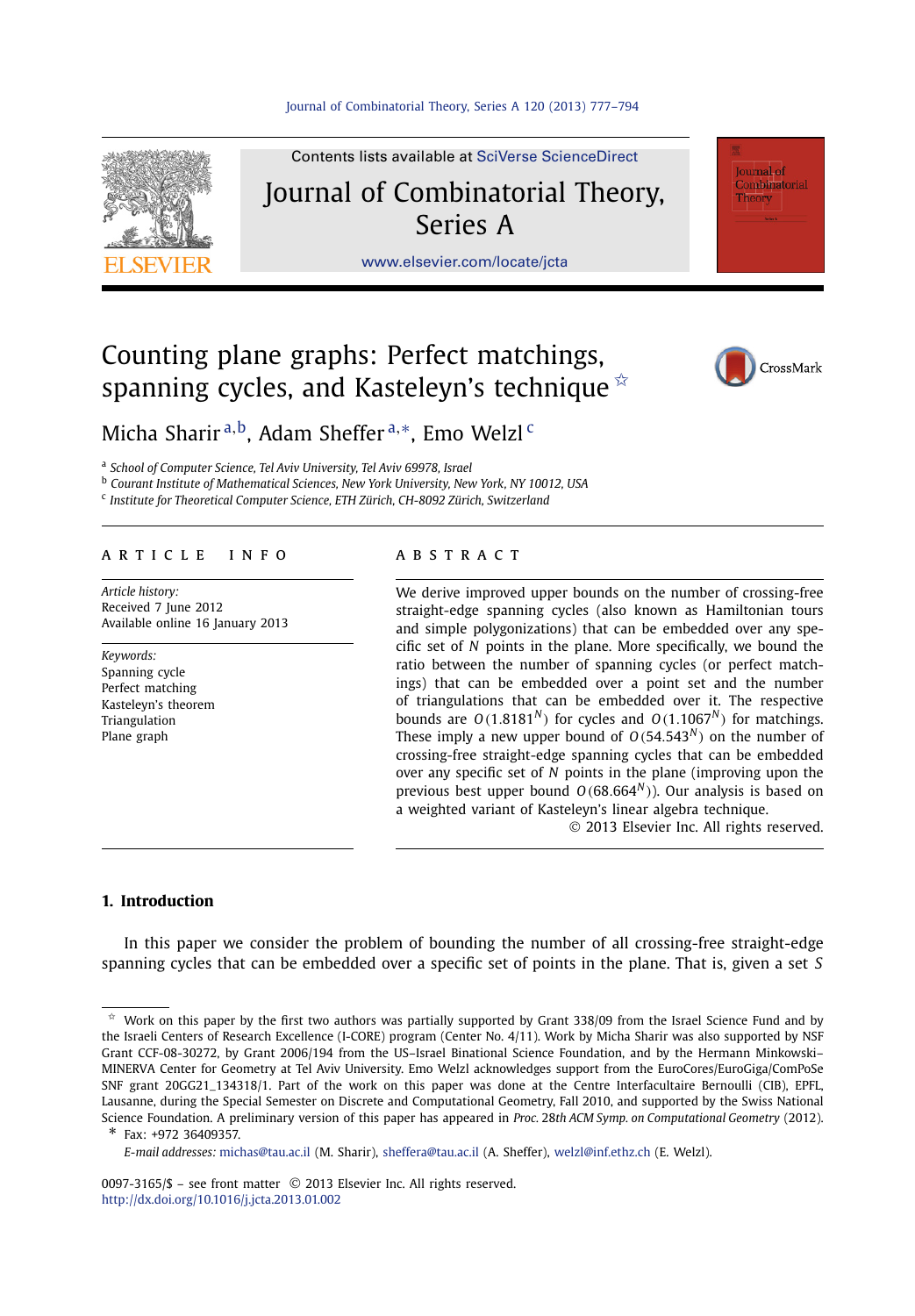of *N* labeled points in the plane, we consider the number of spanning cycles that have a straight-edge planar embedding over *S*. We rely on Kasteleyn's linear-algebra technique [\[15\],](#page-17-0) and on edge-flipping techniques that were developed in a previous paper by the authors [\[8\].](#page-17-0) No familiarity with [\[8\]](#page-17-0) is necessary, since we re-introduce all the notions that we require from it. We now give a detailed and more formal definition of the problem.

A *planar graph* is a graph that can be embedded in the plane in such a way that its vertices are embedded as points and its edges are embedded as Jordan arcs that connect the respective pairs of points and can meet only at a common endpoint. A *crossing-free straight-edge graph* is a plane embedding of a planar graph such that its edges are embedded as non-crossing straight line segments. In this paper, we only consider crossing-free straight-edge graphs, and we also assume that the points of the vertex set *S* are in general position, that is, no three points are collinear. (For upper bounds on the number of graphs, this involves no loss of generality, because the number of graphs can only grow when a degenerate point set is slightly perturbed into general position.) For simplicity, we sometimes refer to such graphs as *plane graphs*.

We focus on upper bounding the maximal number of plane *spanning cycles* (also known as *Hamiltonian cycles*, *Hamiltonian tours*, and *simple polygonizations*) that can be embedded over a fixed set of points in the plane. For a set *<sup>S</sup>* of points in the plane, we denote by C*(S)* the set of all crossing-free straight-edge spanning cycles of *S*, and put  $s c(S) := |C(S)|$ . Moreover, we let  $s c(N) = \max_{|S|=N} s c(S)$ . The main goal of this paper is thus to obtain improved upper bounds on sc*(N)*.

There are many similar variants of this problem, such as bounding the number of plane forests, spanning trees, triangulations, and general plane graphs. Recent work on some of these variants can be found in [\[1,8,22\],](#page-16-0) and we try to keep a comprehensive list of the up-to-date upper and lower bounds in a dedicated webpage.<sup>1</sup> It seems that the case of spanning cycles is the most popular one, already considered in [\[2–6,17,24\]](#page-16-0) and many other works. Moreover, spanning cycles were the first case for which bounds were published, namely the bounds  $3/20 \cdot 10^{N/3} \leqslant sc(N) \leqslant 2 \cdot 6^{N-2} \cdot (\lfloor N/2 \rfloor)!$ in [\[17\].](#page-17-0) A brief history of the steady progress on bounding the number of spanning cycles can be found in a dedicated webpage by Erik Demaine.<sup>2</sup> Currently, the best known lower bound is  $\mathbf{s}c(N)$  =  $\Omega$ (4.642<sup>*N*</sup>), due to García, Noy, and Tejel [\[6\],](#page-17-0) and the previous upper bound is  $\mathfrak{so}(N) = O(68.664^N)$ by Dumitrescu et al. [\[5\].](#page-17-0) We derive the improved bound  $sc(N) = O(54.543^N)$ .

These problems have also been studied from an algorithmic point of view, where the goal is to derive algorithms for enumeration or counting of the plane graphs (or other graph types) that can be embedded over a given point set (such as in [\[13,19\]\)](#page-17-0). The combinatorial upper bounds are useful for analyzing the running times of such algorithms, and also answering questions such as "how many bits are required to represent a triangulation (or any other kind of plane graphs)?".

Our bound (as do some of the previous bounds) relies on *triangulations*. A triangulation of a set *S* of *N* points in the plane is a maximal plane graph on *S* (that is, no additional straight edges can be inserted without crossing some of the existing edges). For a set *S* of points in the plane, we denote by  $\mathcal{T}(S)$  the set of all triangulations of S, and put tr(S) :=  $|\mathcal{T}(S)|$ . Moreover, we let tr(N) = max<sub> $|S|=N$ </sub> tr(S). Currently, the best known bounds for  $tr(N)$  are  $tr(N) < 30^N$  [\[22\],](#page-17-0) and  $tr(N) = \Omega(8.65^N)$  [\[5\].](#page-17-0)

The upper bound by Dumitrescu et al. [\[5\]](#page-17-0) is obtained by proving that for every set *S* of *N* points in the plane  $sc(S) = O(2.2888^N) \cdot tr(S)$ . This has sharpened an earlier bound of Buchin et al. [\[4\],](#page-16-0) who showed that every triangulation *T* of *S* contains at most  $30^{N/4} \approx 2.3404^N$  spanning cycles (i.e., cycles whose edges belong to *T*), implying<sup>3</sup> that  $\sec(S) < 2.3404^N \cdot \text{tr}(S)$ . Combining the above ratio with the bound  $tr(N)$  < 30<sup>*N*</sup> directly implies the asserted bound. We derive our bound in a similar manner, showing that  $\text{sc}(S) = O(1.8181^N) \cdot \text{tr}(S) = O(54.5430^N)$ .

In spite of our improved bound, we strongly believe, and conjecture, that for every point set *S* (of size at least  $N_0$ , for some sufficiently large constant  $N_0$ ) one has  $\text{sc}(S) < \text{tr}(S)$ , and perhaps even a much sharper ratio holds. The best lower bound for this ratio that we know of is obtained from the *double chain configuration*, presented in [\[6\]](#page-17-0) (and depicted in Fig. [1\)](#page-2-0). It is shown in [\[6\]](#page-17-0) that when *S* is

<sup>1</sup> <http://www.cs.tau.ac.il/~sheffera/counting/PlaneGraphs.html> (version of December 2012).

<sup>&</sup>lt;sup>2</sup> <http://erikdemaine.org/polygonization/> (version of December 2012).

<sup>&</sup>lt;sup>3</sup> The implication comes from the fact that every spanning cycle, and in fact every plane graph, is contained in at least one triangulation; see Section [2.](#page-2-0)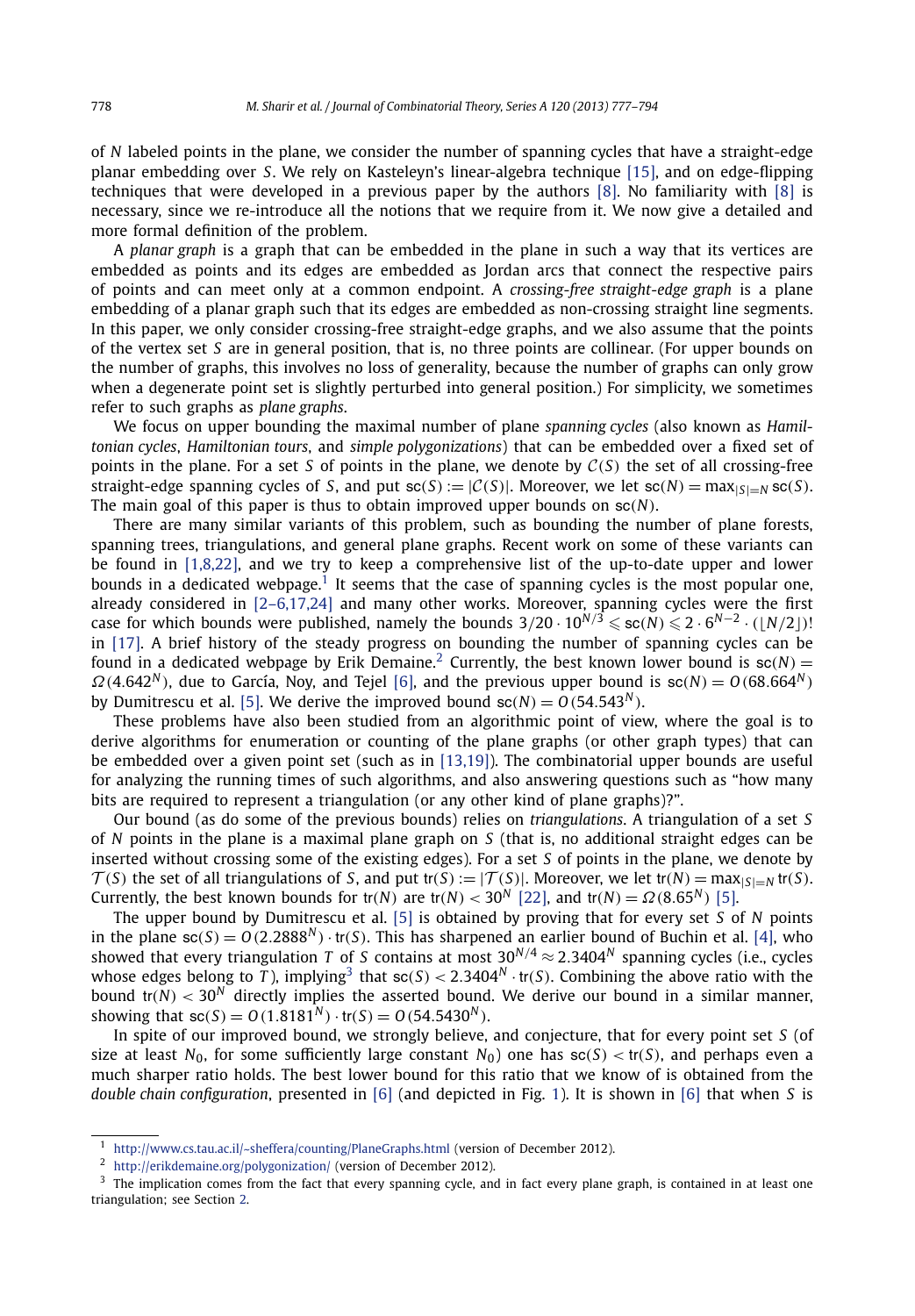<span id="page-2-0"></span>

Fig. 1. Two spanning cycles embedded over a double chain point configuration.

a double chain configuration with *N* vertices, tr(*S*) =  $\Theta^*(8^N)$  and sc(*S*) =  $\Omega^*(4.64^N)$ .<sup>4</sup> Thus, in this case,  $\frac{\epsilon(S)}{tr(S)} = \Omega^*(0.58^N)$ . (It is stated in [\[1\],](#page-16-0) albeit without proof, that  $\frac{\epsilon(S)}{S} = 0.561^N$ ), so this example supports our conjecture.)

In Section 2 we go over the preliminaries required for our analysis. These include, among oth-ers, the edge-flip techniques used in [\[8\].](#page-17-0) Section [3](#page-6-0) derives the bound  $\text{sc}(S) = O(12^{N/4}) \cdot \text{tr}(S) =$  $O(1.8613<sup>N</sup>)$  · tr(*S*) for any set *S* of *N* points in the plane. As part of this derivation, we describe Kasteleyn's technique for counting perfect matchings and present a new way of applying it. The more advanced analysis, deriving the improved bound  $s(s) = O(10.9247^{N/4}) \cdot tr(S) = O(1.8181^N) \cdot tr(S)$ , is presented in Section [5.](#page-9-0) In Section [4](#page-8-0) we use the same methods to prove an upper bound on the ratio between the number of plane perfect matchings and the number of triangulations, showing that  $p m(S) = O(1.1067^N) \cdot tr(S)$  (where  $p m(S)$  is the number of crossing-free straight-edge matchings that can be embedded over the point set *S*).

While this paper constitutes a significant improvement over previous bounds, it is only one stepping stone towards the goal of establishing a sharp bound on sc*(N)*, or of at least showing that  $\mathsf{sc}(N) < \mathsf{tr}(N)$ , as conjectured above. The interest in this paper, in our opinion, is in the technique that it employs, where it combines recent results on edge flippability in triangulations [\[8\]](#page-17-0) with the beautiful (and fairly old) technique of Kasteleyn [\[15,16\]](#page-17-0) that applies tools from linear algebra to derive upper bounds on the number of perfect matchings in planar graphs. Kasteleyn's technique has already been used recently in [\[4\]](#page-16-0) for deriving bounds on sc*(N)*, but the application in this paper is different, as it handles edge-weighted planar graphs. Instead of bounding the number of perfect matchings, it bounds the sum of their weights, where the weight of a matching is the product of the weights of its edges. This enhanced version allows us to "push" the technique much further and obtain our improved bounds. We hope that this enhanced tool will lead to further results in this area.

### **2. Preliminaries**

In this section we establish some notations and lemmas that are required for the following sections.

Given two plane graphs *G* and *H* over the same point set *S*, if every edge of *G* is also an edge of *H*, we write  $G \subseteq H$ .

Hull edges and vertices (resp., interior edges and vertices) of a graph embedded on a point set *S* are those that are part of the boundary of the convex hull of *S* (resp., not part of the convex hull boundary).

Given a set *S* of *N* points in the plane, we denote by *h* the number of hull vertices of *S*, and put *n* = *N* − *h*, which is the number of interior vertices of *S*.

#### *2.1. The support of a graph*

Let us denote by  $sc_{\lambda}(N)$  the maximal number of plane spanning cycles that can be contained in any fixed triangulation of a set of *N* points in the plane. Moreover, denote the set of spanning cycles contained in a triangulation *T* by  $C(T)$ , so sc<sub> $\Lambda$ </sub>  $(N) = \max_{|S|=N} \frac{1}{T} \epsilon T(S) |C(T)|$ .

<sup>4</sup> In the notations *O*∗*()*, *Θ*∗*()*, and *Ω*∗*()*, we neglect polynomial factors.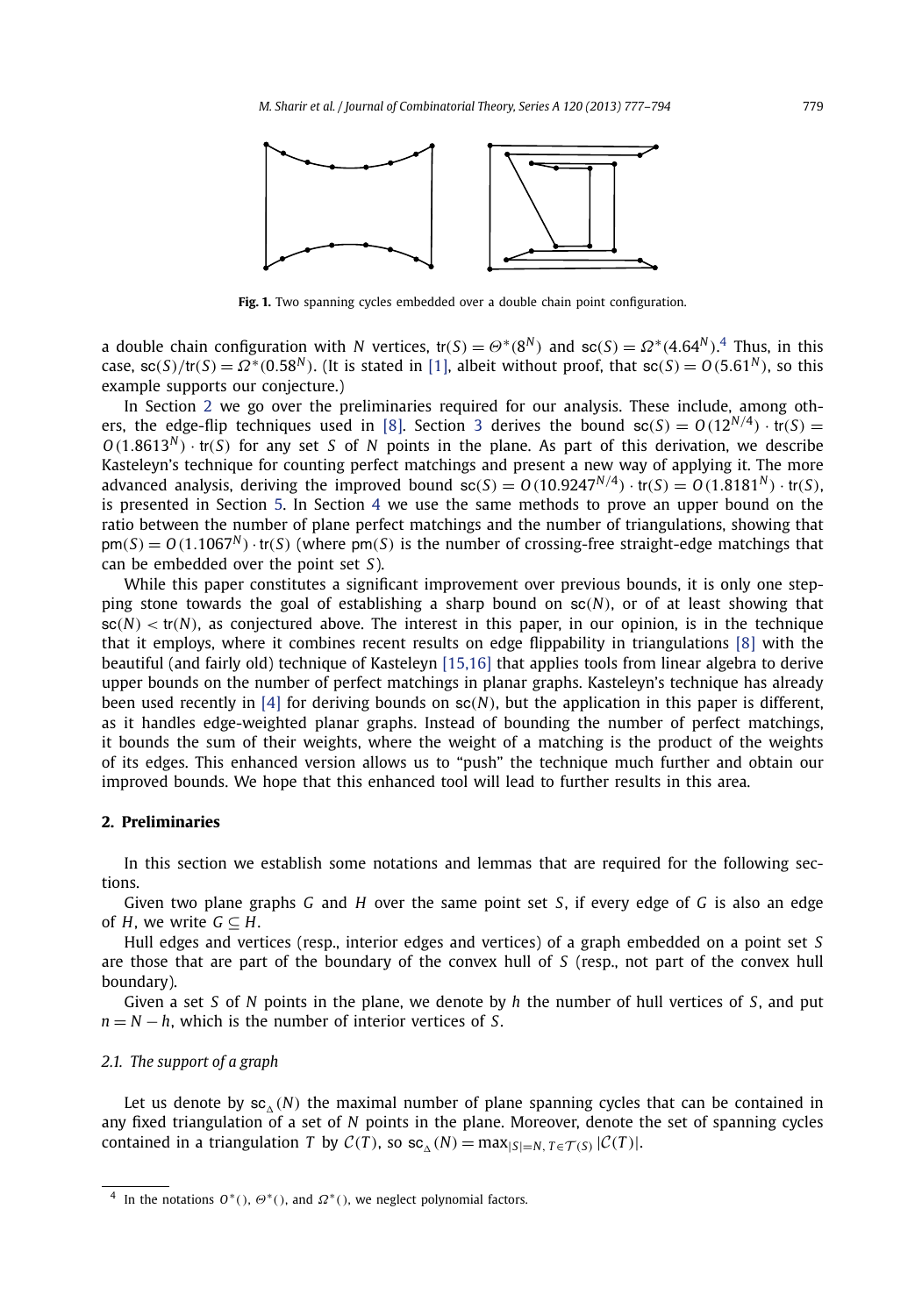<span id="page-3-0"></span>

**Fig. 2.** A spanning cycle with a support of 5 that contributes 1 to the sum in (1).



**Fig. 3.** (a) The edge *ce* can be flipped to the edge *ad*. (b) A set of three (dashed) ps-flippable edges which are diagonals of interior-disjoint convex quadrilateral and convex pentagon. (c) A convex decomposition with four bounded cells obtained by removing the dashed edges from the triangulation; here too the dashed edges are diagonals of pairwise disjoint convex faces, and form a set of ps-flippable edges.

Any spanning cycle (or, for that matter, any plane graph) is contained in at least one triangulation. Therefore, we can upper bound the number of spanning cycles of a set *S* of *N* points in the plane by going over every triangulation  $T \in \mathcal{T}(S)$  and counting the number of spanning cycles contained in *T*. This implies the bound  $\text{sc}(N) \le \text{tr}(N) \cdot \text{sc}_{\Delta}(N)$ . Applying the bounds  $\text{tr}(N) < 30^N$  from [\[22\]](#page-17-0) and  $\mathsf{sc}_{\scriptscriptstyle{\Delta}}(N) \leqslant 30^{N/4}$  from [\[4\],](#page-16-0) we obtain  $\mathsf{sc}(N) < 30^{5N/4} \approx 70.21^N$ .

This bounding method seems rather weak since it potentially counts some spanning cycles many times. For example, consider a spanning cycle of the double-chain configuration consisting of two convex chains facing each other, as depicted in the left-hand side of Fig. [1.](#page-2-0) García, Noy, and Tejel [\[6\]](#page-17-0) show that such a spanning cycle is contained in *Θ*∗*(*8*<sup>N</sup> )* triangulations of its point set. Therefore, the above method will count this spanning cycle *Θ*∗*(*8*<sup>N</sup> )* times. In this case the above analysis method will be grossly over-counting because, as stated in [\[1\],](#page-16-0) this point set has only  $O(5.61<sup>N</sup>)$  spanning cycles.

In order to deal with this inefficiency, we define the notion of *support* (the same notion was also used in [\[5,8,22,23,25\]\)](#page-17-0). Given a plane graph *G* embedded over a set *S* of points in the plane, we say that *G* has a support of *x* if *G* is contained in (exactly) *x* triangulations of *S*; we write supp $(G) = x$ . Notice that

$$
sc(S) = \sum_{T \in \mathcal{T}(S)} \sum_{C \in \mathcal{C}(T)} \frac{1}{\text{supp}(C)},
$$
\n(1)

because every spanning cycle *C* contributes exactly one to the right-hand side of the equation (it appears in supp*(C)* terms of the first sum, and contributes 1*/*supp*(C)* in every appearance); an example is depicted in Fig. 2. We will use  $(1)$  to obtain better upper bounds for  $sc(N)$ , by showing that, on average, supp*(C)* is large.

#### *2.2. Ps-flippable edges*

An edge in a triangulation is said to be *flippable*, if its two incident triangles form a convex quadrilateral. A flippable edge can be *flipped*, that is, removed from the graph of the triangulation and replaced by the other diagonal of the resulting quadrilateral. Such an operation is depicted in Fig. 3(a), where the edge *ce* can be flipped to the edge *ad*.

In [\[8\],](#page-17-0) we present the concept of *pseudo simultaneously flippable edges* (or *ps-flippable edges*, for short). Given a triangulation *T* , we say that a subset *F* of its edges is a set of ps-flippable edges if the edges of *F* are diagonals of interior-disjoint convex polygons (whose boundaries are also parts of *T* ). For example, in Fig. 3(b), the three dashed edges form a set of ps-flippable edges, since they are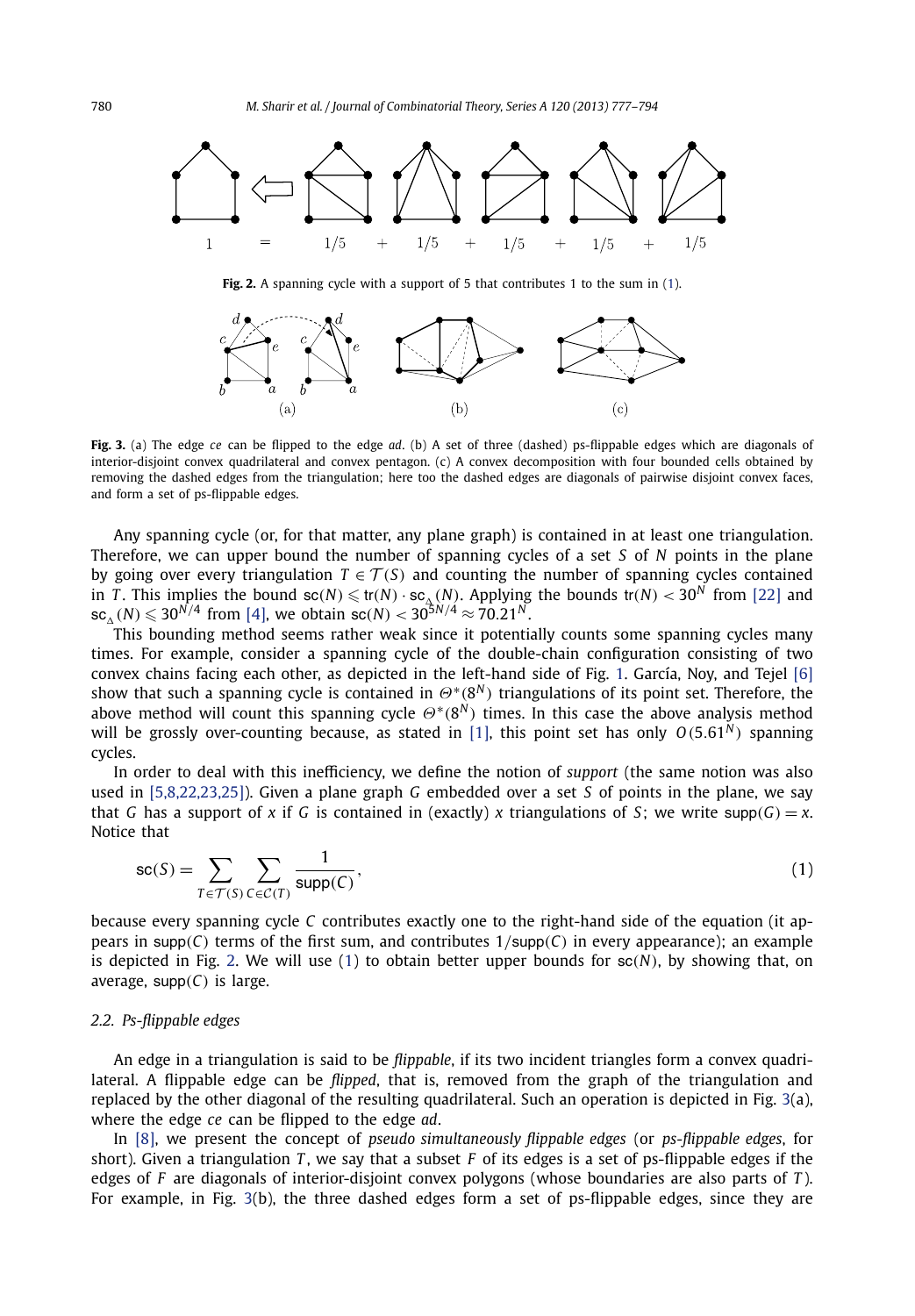<span id="page-4-0"></span>

Fig. 4. (a) A vertex is valid if and only if it is not a reflex vertex of any face. (b) In a point set of an even size, every spanning cycle is the union of two edge-disjoint perfect matchings.

diagonals of interior-disjoint convex quadrilateral and convex pentagon (another set of ps-flippable edges, in a different triangulation, is depicted in Fig.  $3(c)$  $3(c)$ ).

Ps-flippable edges are related to *convex decompositions*. A convex decomposition of a point set *S* is a crossing-free straight-edge graph *D* on *S* such that (i) *D* includes all the hull edges, (ii) each bounded face of *D* is a convex polygon, and (iii) no point of *S* is isolated in *D*. See Fig. [3\(](#page-3-0)c) for an illustration. For additional information about convex decompositions, see, for example, [\[10,20\].](#page-17-0) Notice that if *T* is a triangulation that contains *D*, the edges of  $T \setminus D$  form a set of ps-flippable edges, since they are the diagonals of the interior-disjoint convex polygons of *D* (again, consider the dashed edges in Fig. [3\(](#page-3-0)c) for an illustration). Thus, finding a large set of ps-flippable edges in a triangulation *T* is equivalent to finding a convex decomposition with a small number of faces (or edges) in *T* (though the bounds in [\[10,20\]](#page-17-0) are not directly related to the bounds stated below).

The two following lemmas are proven in [\[8\].](#page-17-0)

**Lemma 2.1.** *Every triangulation T over a set of N points in the plane contains a set F of N/*2 − 2 *ps-flippable edges. Also, there are triangulations with no larger sets of ps-flippable edges.*

**Lemma 2.2.** *Consider a triangulation T, a set F of N*/2  $-$  2 *ps-flippable edges in T, and a graph G*  $\subset$  T. If G does not contain  $j$  edges from F then  $\mathsf{supp}(\mathsf{G})\geqslant 2^j.$ 

**Proof sketch.** Consider the set  $F' = F \setminus G$  of *j* ps-flippable edges (every subset of a set of ps-flippable edges is also a set of ps-flippable edges). The convex faces of  $T \setminus F'$  can be triangulated in at least  $2<sup>j</sup>$  ways (the actual number, which is a product of Catalan numbers [\[26, Section 5.3\],](#page-17-0) attains this minimum when every edge of  $F'$  is a diagonal of a distinct quadrangular face of  $T \setminus F'$ ), and each of the resulting triangulations contains *G*. See [\[8\]](#page-17-0) for more details.  $\Box$ 

We now describe another property of convex decompositions (not discussed in [\[8\]\)](#page-17-0). Consider a set *S* of points in the plane and a crossing-free straight-edge graph *G* embedded on *S*. We say that an interior point  $p \in S$  has a *valid triple of edges in G* if there exist three points  $a, b, c \in S$  such that  $p$ is contained in the convex hull of  ${a, b, c}$  and the edges  ${ap, bp, and cp}$  belong to *G*. For simplicity, we refer to vertices with valid triples as *valid* (with respect to *G*), and to the other interior vertices as *non-valid*. See Fig. 4(a) for an illustration.

**Lemma 2.3.** *Let S be a set of points in the plane and let G be a crossing-free straight-edge graph over S that contains all the edges of the convex hull of S. Then G is a convex decomposition of S if and only if every interior vertex of S is valid with respect to G.*

**Proof.** An interior vertex  $v$  is a reflex vertex of some face of G if and only if  $v$  is non-valid (see Fig. 4(a)). The lemma follows by observing that *G* is a convex decomposition if and only if no bounded face of *G* has a reflex vertex.  $\Box$ 

#### *2.3. Spanning cycles and perfect matchings*

Our analysis, as most of the previous works dealing with the number of spanning cycles, heavily relies on the number of plane perfect matchings on *S* (for example, see [\[4,5,24\]\)](#page-16-0). To see the connection between the two problems, notice that if |*S*| is even, every spanning cycle *C* is the union of two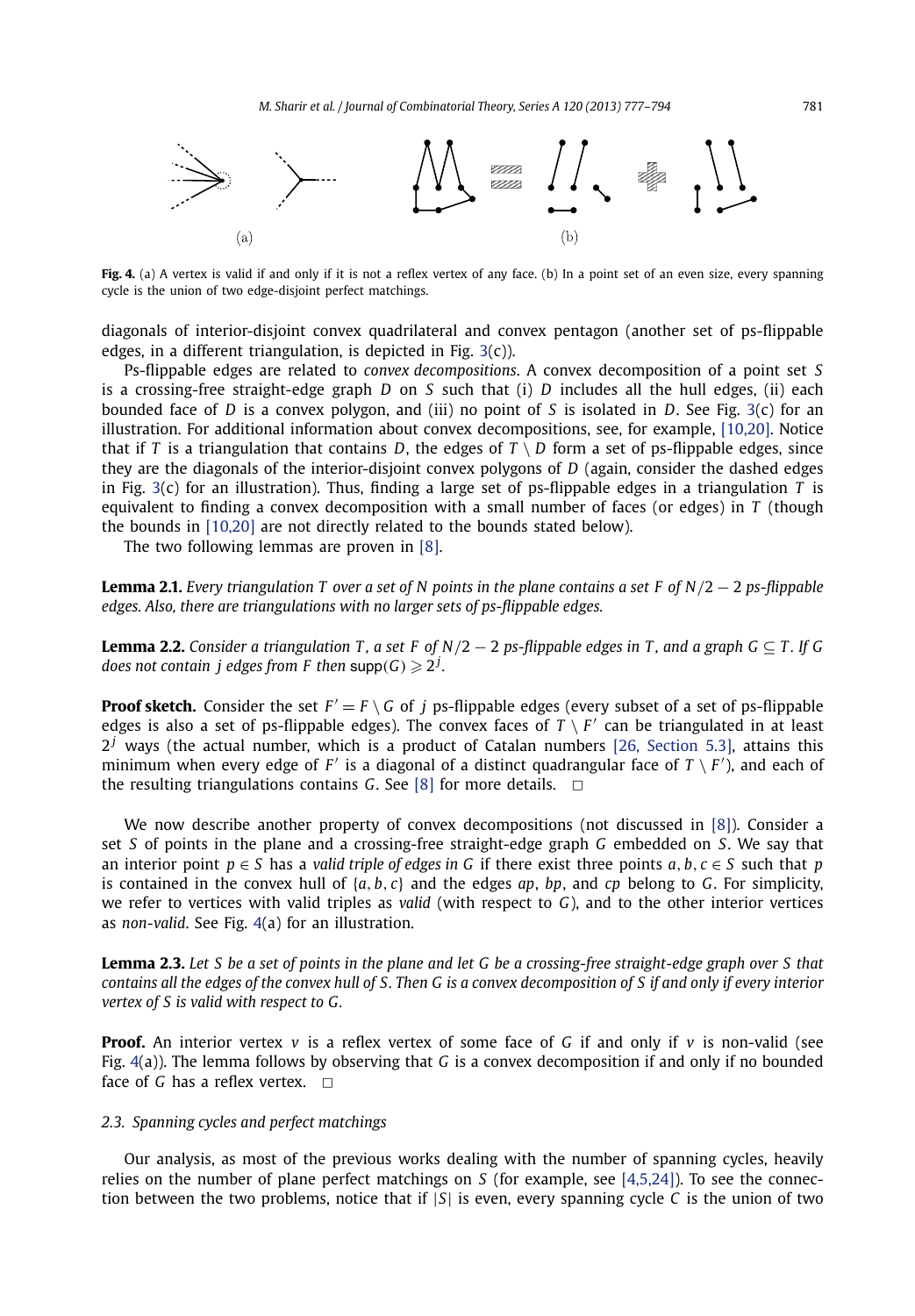<span id="page-5-0"></span>

**Fig. 5.** (a) We can always connect a new vertex *p* outside the convex hull of *S* to two endpoints of some edge of the spanning cycle. (b) The set  $\{e, e_1, e_2\}$  is a valid triple of edges.

edge-disjoint perfect matchings on *S*; namely, the matching consisting of the even-indexed edges of *C*, and the matching consisting of the odd-indexed edges. An illustration of this property is depicted in Fig. [4\(](#page-4-0)b). Denote by  $\mathcal{M}(S)$  the set of all plane perfect matchings on *S*, and put pm $(S) = |\mathcal{M}(S)|$ . We also set  $pm(N) = max_{|S|=N}$  pm(*S*). Hence, a simple upper bound on sc(*S*) is  $pm(S)^2$ . In general, the union of two edge-disjoint perfect matchings is not always a spanning cycle, but it is a cover of *S* by vertex-disjoint even-sized cycles.

To deal with point sets of odd size, we use the following lemma:

**Lemma 2.4.** *Let c >* 1 *be a constant such that every set S of an even number of points in the plane satisfies*  $\mathsf{sc}(S) = O(c^{|S|})$ . Then  $\mathsf{sc}(S) = O(c^{|S|})$  also holds for sets S of an odd number of points.

**Proof.** Consider a set *S* of *N* points in the plane, where *N* is odd. Pick a new point *p* outside the convex hull of *S*, and put  $S' = S \cup \{p\}$ . Let *C* be a plane spanning cycle of *S*. Then there exists an edge  $e = vu$  of C such that p can be connected to the two endpoints  $u, v$  of e without crossing C (e.g., see Fig. 5(a)). Indeed, this is a variant of the property, noted in [\[7\],](#page-17-0) that every finite collection of non-crossing straight segments in the plane contains a segment *e* such that no other segment lies vertically above any point of *e* (see also [\[18, Section 8.7\]\)](#page-17-0). By replacing *e* with the edges *vp* and *pu*, we obtain a crossing-free spanning cycle of *S* . This implies that we can map every spanning cycle of *S* to a distinct spanning cycle of *S'*, and thus,  $\mathsf{sc}(S) \leqslant \mathsf{sc}(S')$ . The lemma then follows since  $\mathsf{sc}(S') = O(c^{N+1}) = O(c^N)$ .  $\Box$ 

Bounding the number of perfect matchings on *S* within a fixed triangulation *T* can be done by the beautiful linear-algebra technique of Kasteleyn [\[15\],](#page-17-0) described in detail in [\[16, Section 8.3\];](#page-17-0) see Section [3](#page-6-0) for more details. Buchin et al. [\[4\]](#page-16-0) have used this technique to show that any triangulation *T* of *S* contains at most  $6^{N/4}$  perfect matchings, and at most  $30^{N/4} \approx 2.3403^N$  spanning cycles. We also note that Sharir and Welzl [\[24\]](#page-17-0) showed that  $pm(S) = O(10.05<sup>N</sup>)$ , completely bypassing the approach of counting matchings (or other graphs) *within* a triangulation. While this bound is fairly small, it does not seem to be useful for obtaining a good bound on sc*(N)*. For example, using the inequality  $\mathsf{sc}(N) \leqslant \mathsf{pm}(N)^2$ , noted above, only gives the rather weak bound  $\mathsf{sc}(N) = O\left(101.01^N\right)$ .

#### *2.4. Kasteleyn's technique*

We now present a brief overview of Kasteleyn's technique. While Kasteleyn originally developed it to study physical phenomena (such as *dimers* in a square lattice [\[14\]\)](#page-17-0), his methods are also useful when studying perfect matchings in general graphs.

Given an oriented graph<sup>5</sup>  $\vec{G} = (V, E)$  with no anti-parallel edges (i.e., edges between the same pair of vertices but in opposite directions), we define the following adjacency matrix  $B_{\vec{G}} = (b_{ij})_{N \times N}$  of  $\vec{G}$ ,

 $5$  We follow here the notation used in [\[16\]](#page-17-0) to denote a digraph obtained from an underlying undirected graph by giving each of its edges an orientation.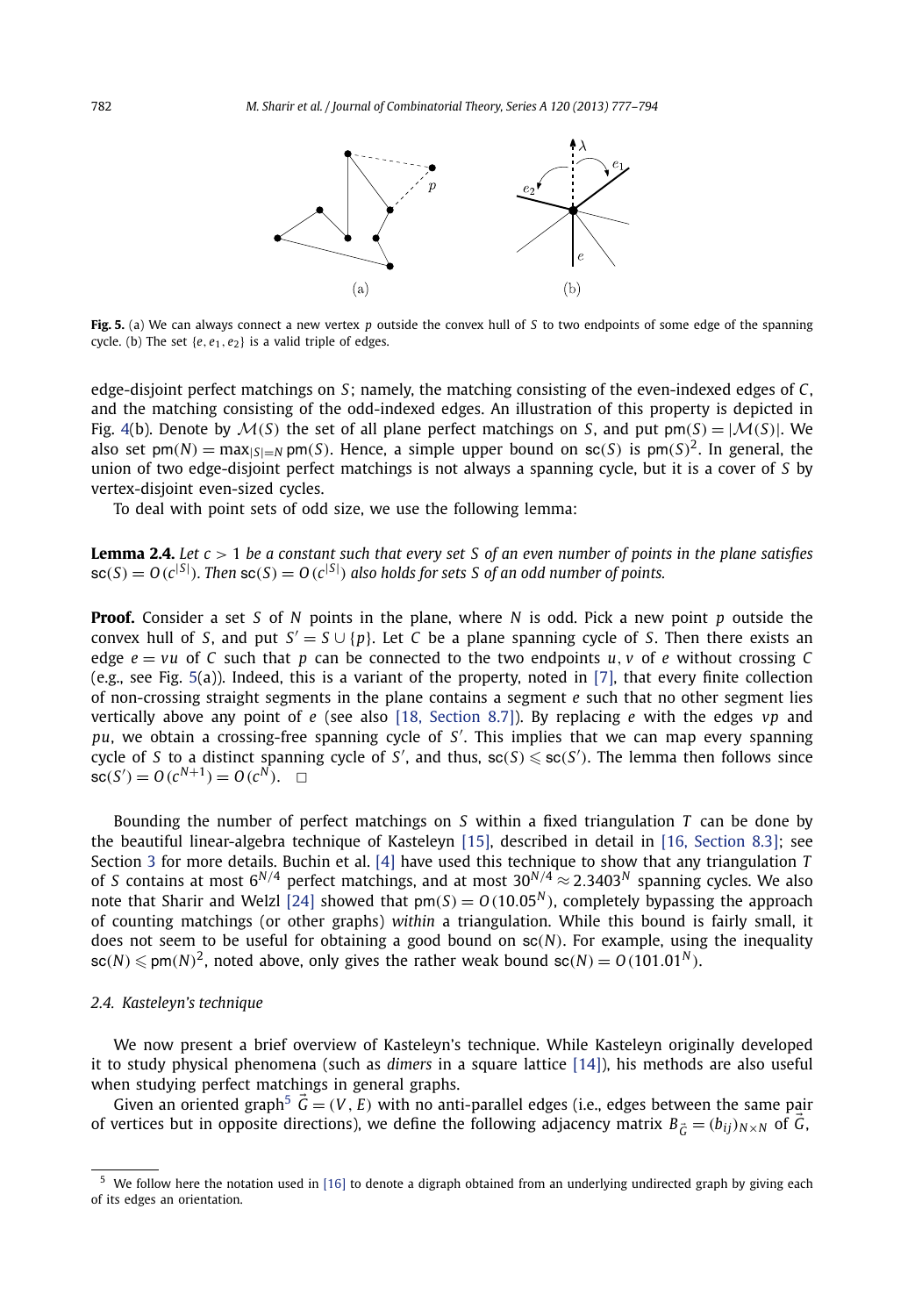<span id="page-6-0"></span>
$$
b_{ij} = \begin{cases} 1, & \text{if } e = (i, j) \in E, \\ -1, & \text{if } e = (j, i) \in E, \\ 0, & \text{otherwise} \end{cases}
$$

(where  $N = |V|$ , and the rows and columns of  $B_{\vec{G}}$  correspond to an arbitrary fixed enumeration of the vertices). Further details and a proof of the following theorem can be found in [\[16, Chapter 8\].](#page-17-0)

**Theorem 2.5** *(Kasteleyn's theorem). Let G be a planar graph. Then there exists an orientation G of G such that* the number of perfect matchings of G is  $\sqrt{|\det B_{\vec{G}}|}.$ 

#### **3. An upper bound on the number of spanning cycles**

In this section we first review an enhanced variant of Kasteleyn's technique and then use it to derive the following upper bound on sc*(S)*.

**Theorem 3.1.** *For any set S of N points in the plane,*

$$
sc(S) = O(12^{N/4}) \cdot tr(S) = O(1.8613^N) \cdot tr(S) = O(55.839^N).
$$

This bound is slightly weaker than the one stated in the introduction, but its proof is considerably simpler; the improved bound is derived in Section [5.](#page-9-0)

**Proof of Theorem 3.1.** First, by Lemma [2.4,](#page-5-0) we may assume that *N* is even. Consider a triangulation *T* of *S*. As already observed, every spanning cycle contained in *T* is the union of two edge-disjoint perfect matchings of *T*. Given a plane graph *G*, we denote by  $\mathcal{M}(G)$  the set of all perfect matchings of *G*. Recalling [\(1\)](#page-3-0), we have

$$
\mathsf{sc}(S) \leqslant \sum_{T \in \mathcal{T}(S)} \sum_{\substack{M_1, M_2 \in \mathcal{M}(T) \\ M_1, M_2 \text{ edge-disjoint}}} \frac{1}{\mathsf{supp}(M_1 \cup M_2)}.
$$

(The inequality comes from the fact that not every pair  $M_1$ ,  $M_2$  of matchings, as in the sum, necessarily yields a spanning cycle.) Let us fix the "first" perfect matching  $M_1 \subset T$ ; as mentioned above, Buchin et al. [\[4\]](#page-16-0) prove that  $|\mathcal{M}(T)| \leq 6^{N/4}$ , so there are at most  $6^{N/4}$  choices of  $M_1$ . Next, we construct a convex decomposition *D* such that  $M_1 \subset D \subset T$ , as follows. We start with  $M_1$  and add all the missing hull edges; let us denote the resulting graph as *D* . By Lemma [2.3,](#page-4-0) it suffices to add edges to *D'* so as to ensure that every interior point  $p \in S$  is connected in *D* to (at least) three points *a*, *b*,  $c \in S$ , such that *p* is inside the convex hull of {*a*, *b*, *c*}. Every interior vertex *p* of *S* has degree 1 in *D'*, so we start by setting  $D := D'$ , and then, for each interior point  $p \in S$ , we add to *D* two additional edges of *T* incident to *p*, so as to create a valid triple. To do so, let *e* be the edge of *D* (that is, of  $M_1$ ) incident to p, and let  $\lambda$  be the ray emanating from p in the opposite direction. Let  $e_1$  (resp.,  $e_2$ ) be the first edge of *T* incident to *p* encountered in clockwise (resp., counterclockwise) direction from  $\lambda$ ; see Fig. [5\(](#page-5-0)b). Then, as is easily checked, {*e*, *e*<sub>1</sub>, *e*<sub>2</sub>} is a valid triple of edges, and we add  $e_1, e_2$  to *D*. After applying this step to each interior point *p*, the resulting graph *D* is indeed a convex decomposition of *S*.

We denote by *F* the set of edges that are in *T* but not in *D*. The edges of *F* are diagonals of interior-disjoint convex polygons, and thus *F* is a set of ps-flippable edges. By Euler's formula, the triangulation *T* contains 3*N* − 2*h* − 3 interior edges, and *D* contains at most 2*n* + *N/*2 interior edges (at most  $N/2$  edges of  $M_1$  and at most  $2n$  added edges to form  $n$  valid triples). Therefore,

$$
|F| \geqslant 3N - 2h - 3 - (2n + N/2) = N/2 - 3.
$$

**Remark.** Note the strength of this bound: Lemma [2.1](#page-4-0) has a rather involved proof, given in [\[8\],](#page-17-0) and it yields a set of  $N/2 - 2$  ps-flippable edges in the entire triangulation. In contrast, here we get the same number (minus 1) after we remove from *T* an arbitrary perfect matching, with a considerably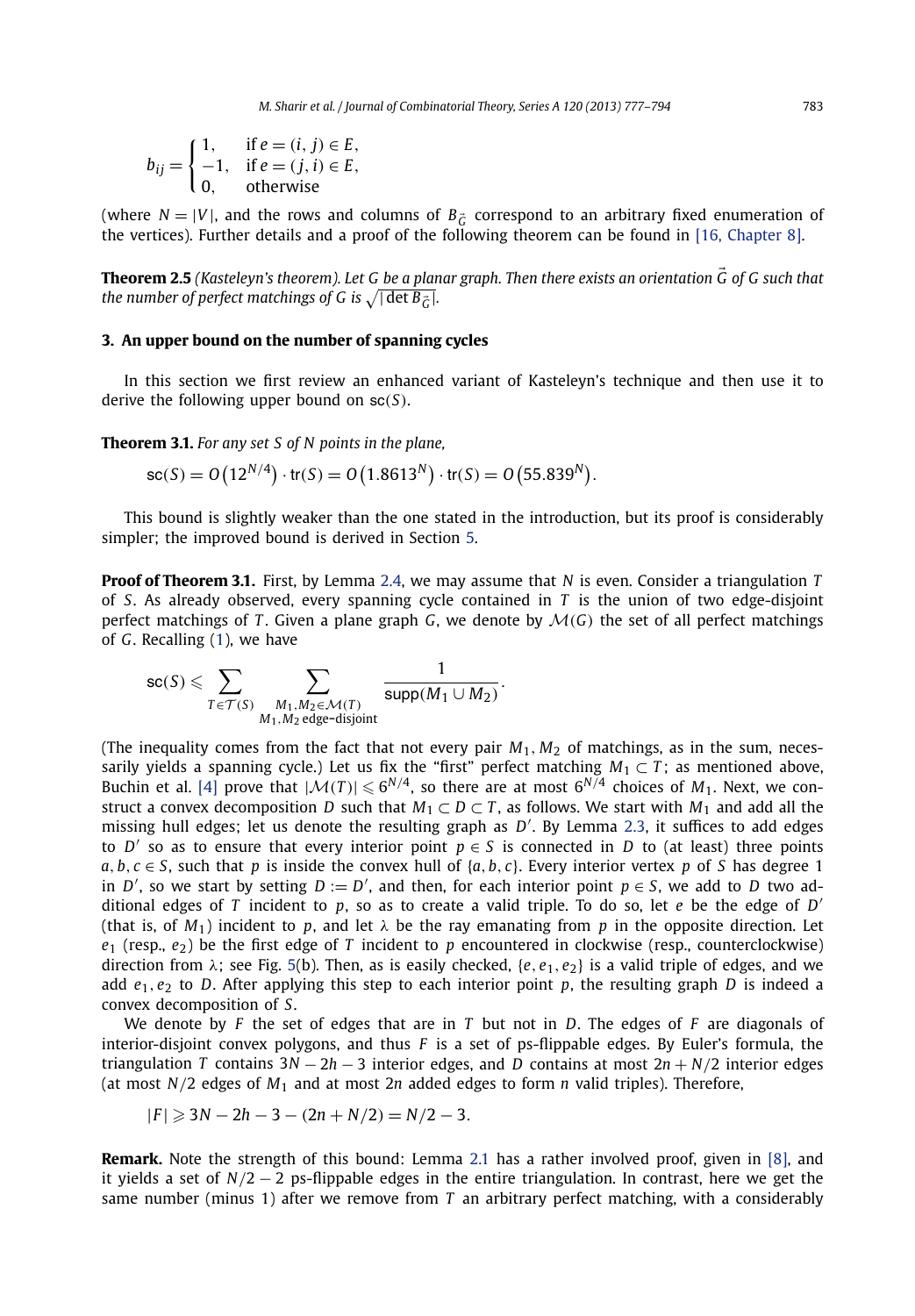<span id="page-7-0"></span>simpler analysis. Thus the significance of the analysis in  $[8]$  (giving the proof of Lemma [2.1\)](#page-4-0) is only for triangulations which contain no perfect matching on *S*. For example, any triangulation with more than *N/*2 interior vertices of degree 3 cannot contain a perfect matching, since, as is easily checked, two interior vertices of degree 3 cannot share an edge.

Without loss of generality, we assume that *F* consists of *exactly N/*2 − 3 edges. We now proceed to bound the number of ways to choose the second matching *M*<sup>2</sup> while taking the supports of the resulting graphs  $M_1 \cup M_2$  into account. Since  $M_1$  and  $M_2$  have to be edge-disjoint, we can remove the  $N/2$  edges of  $M_1$  from  $T$ , and remain with a subgraph  $T'$  that has fewer than  $5N/2$  edges. Next, we define a weight function  $\mu$  over the edges of  $T'$ , such that every edge in  $F$  has a weight of 1 and the remaining edges have weight  $1/2$ . We define the weight  $\mu(M_2)$  of a perfect matching  $M_2 \subset T'$  as the product of the weights of its edges. Therefore, if  $M_2$  contains exactly *j* edges of *F*, then  $\mu(M_2) = (1/2)^{N/2-j}$ . Moreover, for such a matching  $M_2$ , we have  $|F \setminus M_2| = N/2-3-j$ . Clearly, *F* \ *M*<sub>2</sub> is also a set of ps-flippable edges, none of which belongs to *M*<sub>1</sub> ∪ *M*<sub>2</sub>. By combining this with Lemma [2.2,](#page-4-0) we have

$$
\frac{1}{\text{supp}(M_1 \cup M_2)} \leqslant \frac{1}{2^{N/2-3-j}} = 8\mu(M_2),
$$

which implies that, given a specific triangulation *T* and a specific perfect matching  $M_1 \subset T$ ,

$$
\sum_{M_2 \in \mathcal{M}(T')} \frac{1}{\text{supp}(M_1 \cup M_2)} \leq 8 \sum_{M_2 \in \mathcal{M}(T')} \mu(M_2),\tag{2}
$$

with  $T' = T \setminus M_1$ , as above.

**Kasteleyn's technique: An enhanced version.** We now apply an extension of Kasteleyn's technique to estimate the sum in the right-hand side of (2). Here is a brief overview of the technique being used (where instead of the original technique, presented in Section [2.4,](#page-5-0) we apply a weighted extension of it). Given an oriented graph  $\vec{G} = (V,E)$  with no anti-parallel edges and a weight function  $\mu$  over the edges, we define the following weighted adjacency matrix  $B_{\vec{G},\mu} = (b_{ij})_{N\times N}$  of  $(\vec{G},\mu)$ ,

$$
b_{ij} = \begin{cases} \mu(e), & \text{if } e = (i, j) \in E, \\ -\mu(e), & \text{if } e = (j, i) \in E, \\ 0, & \text{otherwise} \end{cases}
$$

(where  $N = |V|$ , and the rows and columns of  $B_{\vec{G},\mu}$  correspond to an arbitrary fixed enumeration of the vertices).

An easy extension of Kasteleyn's theorem states that every planar graph *G* can be oriented into some digraph  $\vec{G}$  such that, for any real-valued weight function  $\mu$  on its edges, we have

$$
\left(\sum_{M \in \mathcal{M}(G)} \mu(M)\right)^2 = \left|\det(B_{\vec{G},\mu})\right| \tag{3}
$$

(recall that  $\mu(M) = \prod_{e \in M} \mu(e)$ ). Recall that in the "pure" form of Kasteleyn's theorem  $\mu \equiv 1$  (i.e., *G* is unweighted) and the left-hand side of (3) is just the squared number of perfect matchings in *G*. The extension (3) to weighted graphs is given as Exercise 8.3.9 in [\[16, Section 8.3\].](#page-17-0)

We denote by  $b_i$  the column vectors of B, for  $1 \leqslant i \leqslant N$ , and estimate the above determinant using Hadamard's inequality (e.g., see [\[9, Theorem 2.5.4\]\)](#page-17-0)

$$
\left| \det(B_{\vec{G},\mu}) \right| \leqslant \prod_{i=1}^{N} \|b_i\|_2.
$$
 (4)

Applying the above machinery to our plane graph *T'* (i.e., using (3) and (4)), with the edge weights  $\mu$ as defined above, we have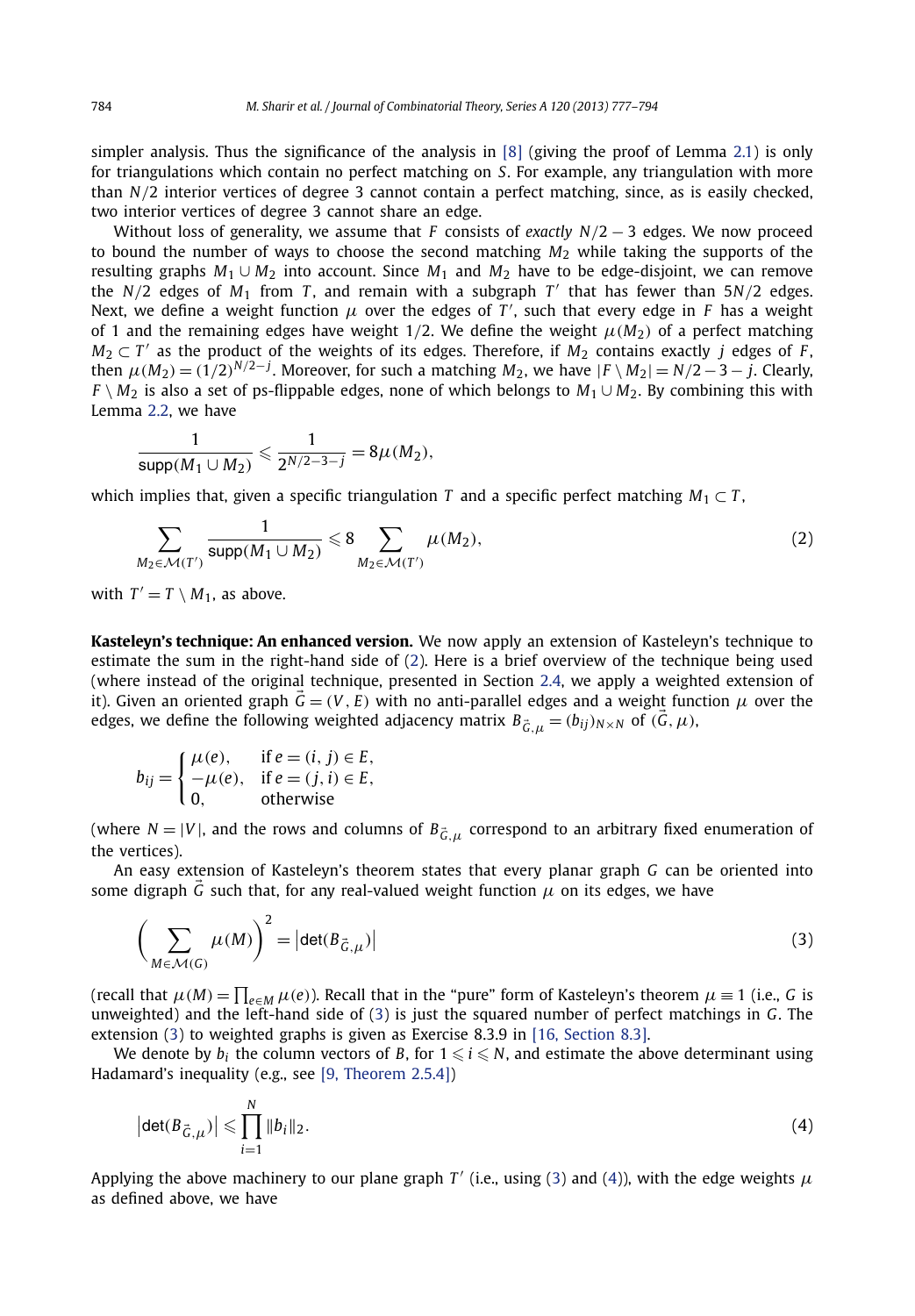<span id="page-8-0"></span>
$$
\sum_{M_2 \in \mathcal{M}(T')} \mu(M_2) = \sqrt{|\det(B_{\vec{T}',\mu})|} \leqslant \sqrt{\prod_{i=1}^N \|b_i\|_2} = \left(\prod_{i=1}^N \|b_i\|_2^2\right)^{1/4}
$$
  
 
$$
\leqslant \left(\frac{1}{N} \sum_{i=1}^N \|b_i\|_2^2\right)^{N/4} = \left(\frac{2}{N} \sum_{e \in T'} \mu(e)^2\right)^{N/4}
$$
 (5)

(where we have used the arithmetic–geometric mean inequality and the fact that every edge of  $\vec T'$ has two corresponding matrix entries). The bound 6*N/*<sup>4</sup> on the number of perfect matchings in a triangulation *T* is obtained in [\[4\]](#page-16-0) by applying the unweighted version of Kasteleyn's theorem to the entire *T*. In this case  $\sum_{e \in T} \mu(e)^2$  is the number of edges of *T*, which is at most 3*N*, and the bound follows.

By noting that

$$
|T' \setminus F| \leqslant 5N/2 - (N/2 - 3) = 2N + 3,
$$

and combining this with [\(2\)](#page-7-0) and (5), we obtain

$$
\sum_{M_2 \in \mathcal{M}(T')} \frac{1}{\text{supp}(M_1 \cup M_2)} \leq 8 \cdot \left(\frac{2}{N} \sum_{e \in T'} \mu(e)^2\right)^{N/4}
$$
  
 
$$
\leq 8 \cdot \left(\frac{2}{N} \cdot \left(1^2 \cdot (N/2 - 3) + \left(\frac{1}{2}\right)^2 \cdot (2N + 3)\right)\right)^{N/4}
$$
  
=  $O(2^{N/4}).$  (6)

Recalling once again that a triangulation contains at most  $6^{N/4}$  perfect matchings [\[4\]](#page-16-0) (that is, there are  $6^{N/4}$  ways of choosing  $M_1$ ), and combining this with (6), we obtain

$$
\mathsf{sc}(S) \leqslant \sum_{T \in \mathcal{T}(S)} \sum_{\substack{M_1, M_2 \in \mathcal{M}(T) \\ M_1, M_2 \text{ edge-disjoint}}} \frac{1}{\text{supp}(M_1 \cup M_2)} \leqslant \sum_{T \in \mathcal{T}(S)} 6^{N/4} \cdot O\left(2^{N/4}\right)
$$
  
=  $O\left(12^{N/4}\right) \cdot \text{tr}(S),$ 

as asserted.  $\Box$ 

As already noted, by applying a more complex analysis, we will obtain in Section [5](#page-9-0) a slightly better bound.

#### **4. Perfect matchings and triangulations**

In this section we apply the approach of the previous section to derive an upper bound on the ratio between the number of plane perfect matchings and the number of triangulations. As already mentioned in Section [2,](#page-2-0) Kasteleyn's technique implies that a triangulation of a set of *N* points can contain at most 6*N/*<sup>4</sup> perfect matchings (see [\[4\]\)](#page-16-0). This implies that for every set *S* of *N* points in the plane, pm $(S) \leqslant 6^{N/4} \cdot \text{tr}(S) \approx 1.5651^N \cdot \text{tr}(S)$ . We will improve this bound, using lower bounds on the supports of perfect matchings, in a manner similar to that in Section [3.](#page-6-0)

Before proceeding, we note the following lower bound on the ratio pm*(S)/*tr*(S)*. Let *S* be a *double circle configuration*, depicted in Fig. [6,](#page-9-0) consisting of *N* points (see [\[11\]](#page-17-0) for a precise definition). An inclusion–exclusion argument implies that  $tr(S) = 12^{N/2} \approx 3.464^N$  (see [\[11,21\]\)](#page-17-0). On the other hand, Aichholzer et al. [\[1\]](#page-16-0) proved that  $pm(S) = \Theta^*(2.2^N)$ . Therefore, in this case,  $pm(S)/tr(S) \approx \Theta^*(0.635^N)$ .

We now present an improved upper bound for this ratio.

**Theorem 4.1.** *For any set S of N points in the plane,*

$$
pm(S) \le 8 \cdot (3/2)^{N/4} \cdot tr(S) = O(1.1067^N) \cdot tr(S).
$$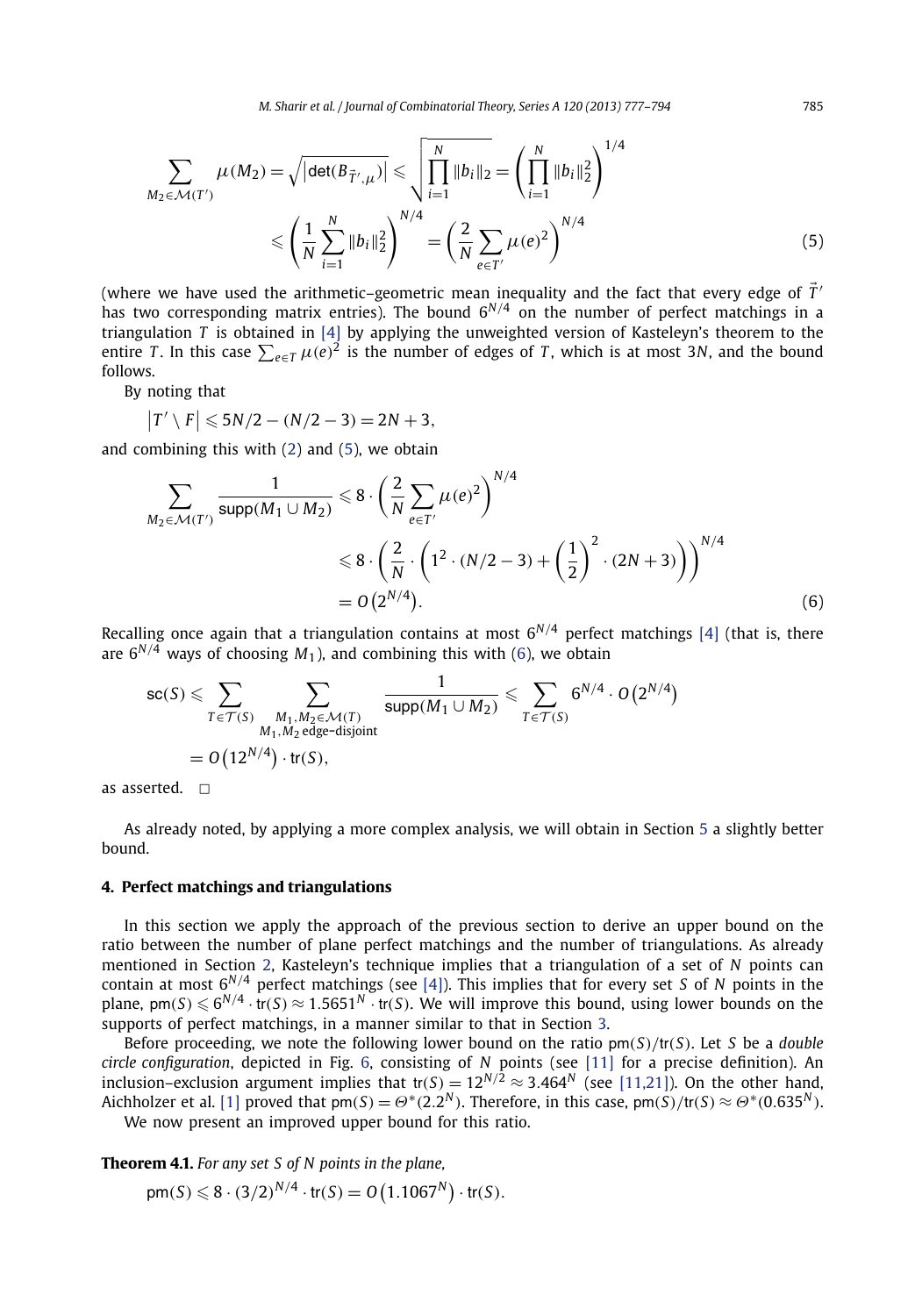

Fig. 6. A set of 12 points in a double circle configuration.

<span id="page-9-0"></span>**Proof.** The exact value of pm*(S)* is

$$
pm(S) = \sum_{T \in \mathcal{T}(S)} \sum_{M \in \mathcal{M}(T)} \frac{1}{\text{supp}(M)}.
$$
\n(7)

Consider a triangulation  $T \in \mathcal{T}(S)$  and a perfect matching  $M \subseteq T$ . As shown in the proof of Theorem [3.1,](#page-6-0) there exists a set of *N/*2 − 3 ps-flippable edges in *T* \ *M*. Therefore, by Lemma [2.2,](#page-4-0) the support of *M* is at least  $2^{N/2-3}$ . Combining this with (7) implies

$$
pm(S) \leq \sum_{T \in \mathcal{T}(S)} \sum_{M \in \mathcal{M}(T)} \frac{1}{2^{N/2 - 3}} \leq \sum_{T \in \mathcal{T}(S)} \frac{6^{N/4}}{2^{N/2 - 3}} = 8 \cdot (3/2)^{N/4} \cdot tr(S).
$$

Combining Theorem [4.1](#page-8-0) with the bound  $tr(N) < 30<sup>N</sup>$  from [\[22\]](#page-17-0) implies  $pm(N) = O(33.201<sup>N</sup>)$ . As already mentioned above, this does not imply a new bound on  $pm(N)$ , since Sharir and Welzl  $[24]$ showed that  $pm(N) = O(10.05^N)$ , bypassing the approach of counting matchings *within* a triangulation. We are not aware of any construction for which  $pm(S) \geq t(S)$ , and offer the conjecture that there exists a constant  $c < 1$  such that  $pm(S) = O(c^{|S|} \cdot tr(S))$  for every finite set *S* of points in the plane. (See also the conjecture concerning spanning cycles made in the introduction, which is probably stronger than this conjecture.)

#### **5. An improved bound**

In this section we present a more complex analysis for the number of spanning cycles, obtaining a slightly better bound than the one presented in Section [3.](#page-6-0) The analysis has three parts, each presented in a separate subsection.

Let us denote the number of interior vertices of degree 3 in the triangulation *T* as  $v_3(T)$ , and the number of flippable edges in *T* as flip(*T*). In Section 5.1 we give an upper bound for  $\sum_{C \in C(T)} \frac{1}{\text{supp}(C)}$ that depends on  $v_3(T)$ . In Section [5.2](#page-11-0) we give an alternative upper bound that depends on flip(T). Finally, in Section [5.3](#page-15-0) we combine these two bounds to obtain

$$
sc(N) = O(1.8181N) \cdot tr(N) = O(54.543N).
$$

*5.1.* A  $v_3(T)$ -sensitive bound

In this subsection we derive the following bound, which is a function of *N* and  $v_3(T)$ .

**Lemma 5.1.** Let T be a triangulation over a set S of  $N \ge 6$  points in the plane, such that N is even and S has a *triangular convex hull; also, let*  $v_3(T) = tN$ . Then

$$
\sum_{C \in \mathcal{C}(T)} \frac{1}{\text{supp}(C)} < 8 \left( \frac{3}{2^t} \left( \frac{(2-t)(2-t/2)}{(1-t)^2} \right)^{1-t} \right)^{N/4}.
$$

**Proof.** As before, we treat every spanning cycle as the union of two edge-disjoint perfect matchings *M*<sub>1</sub>*, M*<sub>2</sub> ∈ *M*(*T*)*.* We start by bounding the number of ways to choose the first perfect matching *M*<sub>1</sub>*.*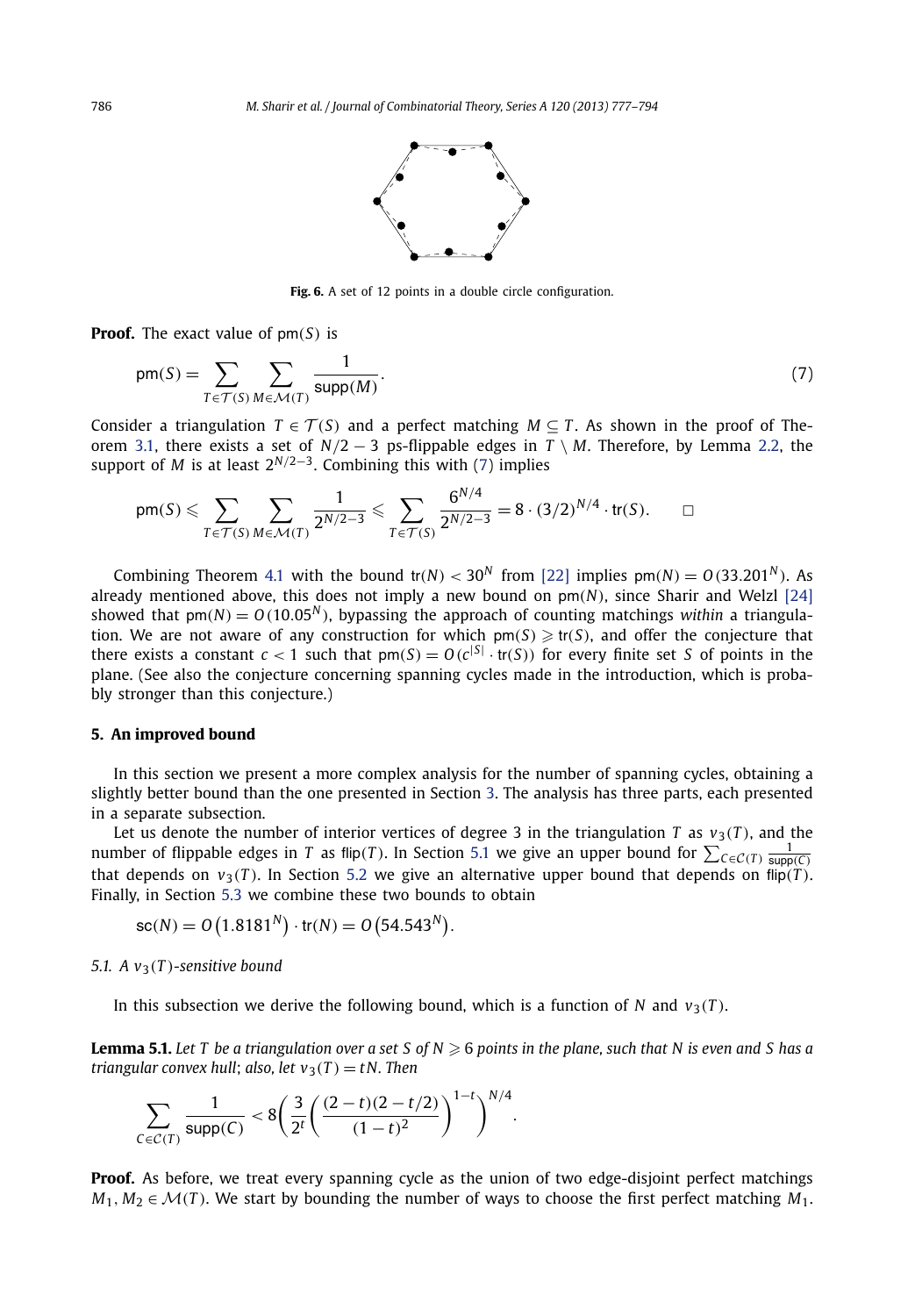<span id="page-10-0"></span>For this, we use the standard variant of Kasteleyn's technique, with the weight function  $\mu \equiv 1$  (i.e., the underlying graph *G* is unweighted).

Recall the inequality  $\sum_{M \in \mathcal{M}(T)} \mu(M) \leq (\prod_{i=1}^{N} ||b_i||_2^2)^{1/4}$  obtained in Eq. [\(5\)](#page-8-0), where the *b<sub>i</sub>*'s (for  $1 \leq$  $i\leqslant N$ ) are the column vectors of the (signed) adjacency matrix of the oriented graph  $\vec T.$  Substituting  $\mu \equiv 1$ , the left-hand side becomes the number of perfect matchings in *T*, and the squared *l*<sub>2</sub>-norm of each column vector is the degree of the vertex corresponding to that column. Since every column that corresponds to a vertex of degree 3 has a squared norm of 3, the product of the squared norms of these columns is  $3^{\nu_3(T)} = 3^{\nu_1}$ .

For the remaining  $N - v_3(T)$  columns, we use, as in Section [3,](#page-6-0) the arithmetic–geometric mean inequality to bound the product of their squared norms (as in Eq. [\(5\)](#page-8-0)). This yields the bound

$$
\left(\frac{X}{N - \nu_3(T)}\right)^{(N - \nu_3(T))/4} = \left(\frac{X}{N(1 - t)}\right)^{(N(1 - t))/4},\tag{8}
$$

where *X* is the sum of the degrees of all vertices other than those counted in  $v_3(T)$ . The sum of the degrees over the vertices of any specific triangulation is smaller than 6*N*, and the sum of the degrees of the interior degree-3 vertices in *T* is  $3v_3(T)$ . Therefore, we have

$$
X < 6N - 3v_3(T) = 3N(2 - t). \tag{9}
$$

Combining (8), (9), and the product of the squared norms that correspond to interior vertices of degree 3, implies that the number of ways to choose *M*<sup>1</sup> is less than

$$
\left(3^t \cdot \left(\frac{3N(2-t)}{N(1-t)}\right)^{1-t}\right)^{N/4} = \left(3 \cdot \left(\frac{2-t}{1-t}\right)^{1-t}\right)^{N/4}.
$$
\n(10)

Next, let us fix a specific perfect matching  $M_1 \in \mathcal{M}(T)$ . As shown at the beginning of the proof of Theorem [3.1,](#page-6-0) there exists a set *F* of  $N/2 - 3$  ps-flippable edges in *T*, none of which belongs to  $M_1$ .

We continue as in the proof of Theorem [3.1,](#page-6-0) by assigning a weight of 1 to the edges of *F* and a weight of  $1/2$  to the rest of the edges of  $T \setminus M_1$ , recalling [\(2\)](#page-7-0), and then applying (the weighted) Kasteleyn's technique to obtain the bound

$$
\sum_{M_2 \in \mathcal{M}(T')} \frac{1}{\text{supp}(M_1 \cup M_2)} \leq 8 \sum_{M_2 \in \mathcal{M}(T \setminus M_1)} \mu(M_2) \leq 8 \left( \prod_{i=1}^N \|b_i'\|_2^2 \right)^{1/4},
$$

where  $b'_i$  are the column vectors of the oriented weighted adjacency matrix of  $T \setminus M_1$ .

An interior vertex *v* of degree 3 in *T* has only two edges adjacent to it in  $T \setminus M_1$ , both not in *F* (since an edge adjacent to an interior vertex of degree 3 cannot be flippable). Therefore, the squared norm of a matrix column that corresponds to such a vertex is  $(1/2)^2 + (1/2)^2 = 1/2$ , and the product of the squared norms of all such columns is  $1/2^{\nu_3(T)} = 1/2^{tN}$ .

For the remaining  $N - v_3(T)$  columns, we may once again use the arithmetic–geometric mean inequality to obtain a bound similar to the one in (8). Namely

$$
\left(\frac{Y}{N(1-t)}\right)^{(N(1-t))/4}, \text{ where } Y = \sum ||b'_i||_2^2,
$$

and the sum is over the  $N - v_3(T)$  vertices of  $T \setminus M_1$  which are not of degree 3 in *T*. Each such vertex contributes to *Y* the sum of the squared weights of its incident edges. The estimate for *Y* will therefore be different, since (i) some of the edges of *T* were removed, and (ii) the weight function  $\mu$ is not identically 1. The edges of *F* have remained and still have a weight of 1 each, so they contribute at most  $2 \cdot (N/2 - 3) \cdot 1 < N$  to *Y*. Every other edge contributes  $2 \cdot 1/4 = 1/2$  if it is not incident to an interior vertex of degree 3 in *T* , and 1*/*4 otherwise. Since a triangulation has fewer than 3*N* − 3 edges, there are fewer than 2*N* edges in  $T \setminus \{F \cup M_1\}$ , and we get

$$
Y < N + (2N - 2v_3(T)) \cdot \frac{1}{2} + 2v_3(T) \cdot \frac{1}{4} = 2N - \frac{v_3(T)}{2} = N(2 - t/2).
$$

By combining this with the rest of the squared norms and with the present version of (8), we have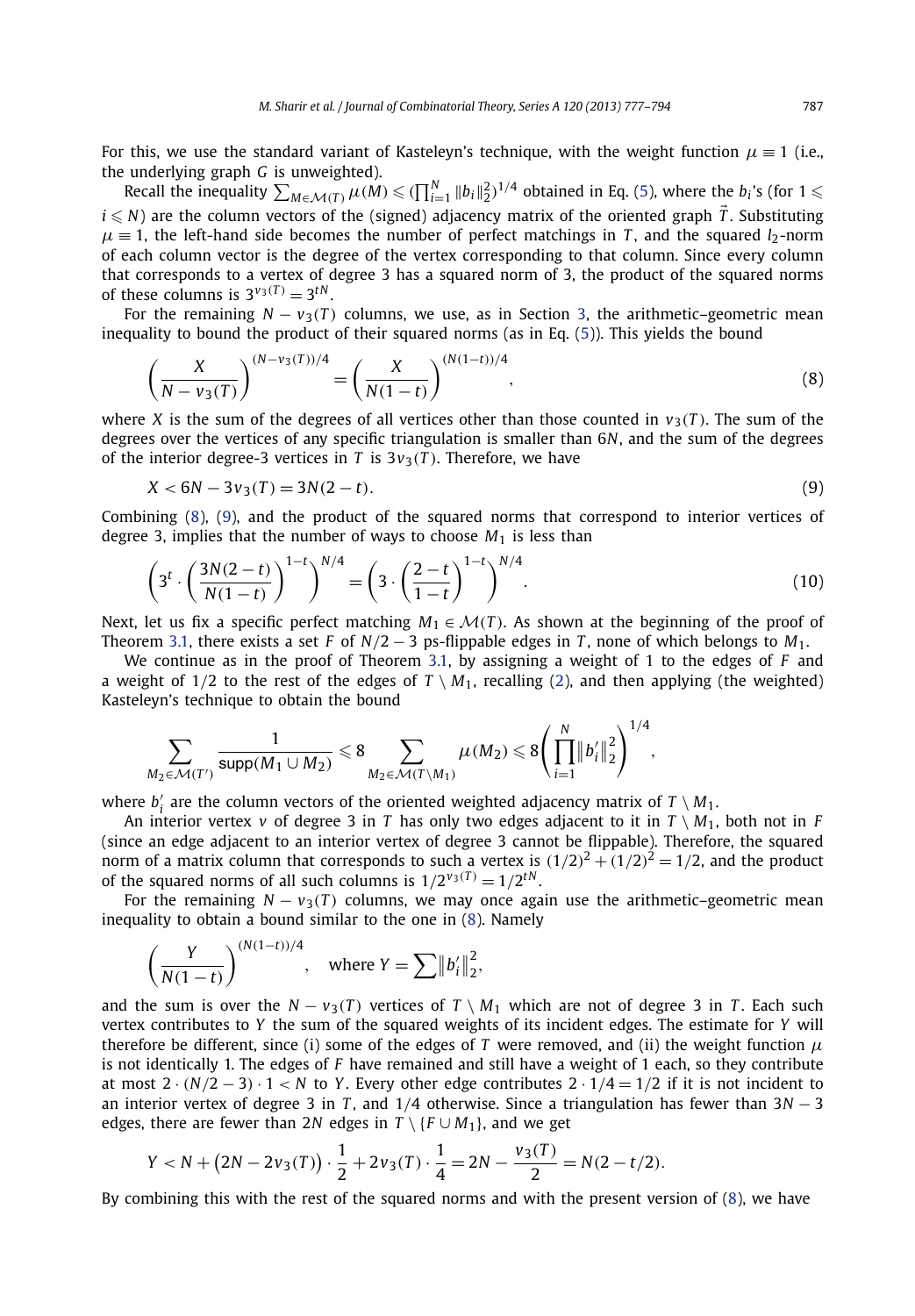

<span id="page-11-0"></span>**Fig. 7.** (a) The shaded faces are the two ears of the triangulated polygon. (b) A polygon with three flippable diagonals, two of which form a ps-flippable set, and with  $5 = 2^2(5/4)^1$  triangulations.

$$
\sum_{M_2 \in \mathcal{M}(T \setminus M_1)} \frac{1}{\text{supp}(M_1 \cup M_2)} < 8 \left( \frac{1}{2^t} \cdot \left( \frac{N(2 - t/2)}{N(1 - t)} \right)^{1 - t} \right)^{N/4} \\
= 8 \left( \frac{1}{2^t} \cdot \left( \frac{2 - t/2}{1 - t} \right)^{1 - t} \right)^{N/4}.\n\tag{11}
$$

Finally, to complete the proof, we combine [\(10\)](#page-10-0) and (11), and obtain

$$
\sum_{C \in \mathcal{C}(T)} \frac{1}{\text{supp}(C)} \leq \sum_{\substack{M_1, M_2 \in \mathcal{M}(T) \\ M_1, M_2 \text{ edge-disjoint}}} \frac{1}{\text{supp}(M_1 \cup M_2)} \\
\leq \left(3 \cdot \left(\frac{2-t}{1-t}\right)^{1-t}\right)^{N/4} \cdot 8 \left(\frac{1}{2^t} \cdot \left(\frac{2-t/2}{1-t}\right)^{1-t}\right)^{N/4} \\
= 8 \left(\frac{3}{2^t} \left(\frac{(2-t)(2-t/2)}{(1-t)^2}\right)^{1-t}\right)^{N/4} \cdot \square
$$

**Remark.** Notice that in the worst case (i.e., when  $t = 0$ ) we obtain the same asymptotic value as in our initial bound of  $12^{N/4}$ . Similarly, the bound in [\(10\)](#page-10-0) becomes  $6^{N/4}$  when  $t = 0$ , as in Buchin et al. [\[4\].](#page-16-0)

#### *5.2. A* flip*(T )-sensitive bound*

Hurtado, Noy, and Urrutia [\[12\]](#page-17-0) proved that flip(*T*)  $\geq N/2 - 2$ , and that this bound is tight in the worst case (the upper bound is also implied by Lemma [2.1;](#page-4-0) see also [\[8\]\)](#page-17-0). In this subsection we obtain a bound on  $\sum_{C \in \mathcal{C}(T)} \frac{1}{\text{supp}(C)}$  as a function of flip(*T*), which improves our initial bound of  $12^{N/4}$  when flip( $T$ ) is larger than  $N/2$  by some positive fraction of  $N$ .

We start by mentioning two basic properties of triangulated simple (not necessarily convex) polygons.

**Ears.** Given a triangulated polygon *P* , an *ear* of *P* is a bounded face of the triangulation with two of its edges on the boundary of *P*. It can easily be shown that every triangulated simple polygon with at least four edges contains at least two ears (whose boundary edges are all distinct). For example, the two ears of the triangulated polygon in Fig. 7(a) are shown shaded.

**Catalan numbers.** The *N*-th Catalan number is  $C_N = \frac{1}{N+1} {2N \choose N}$ . It is well known that a convex polygon with *N* vertices has *CN*−<sup>2</sup> triangulations (e.g., see [\[26, Section 5.3\]\)](#page-17-0). Therefore, the number of triangulations of a convex polygon with  $d \geq 1$  diagonals is

$$
C_{d+1} = \frac{1}{d+2} \binom{2d+2}{d+1} \geqslant 2^d \left(\frac{5}{4}\right)^{d-1} \tag{12}
$$

(the inequality can be easily verified by induction). Note that equality holds for  $d = 1$  and  $d = 2$ .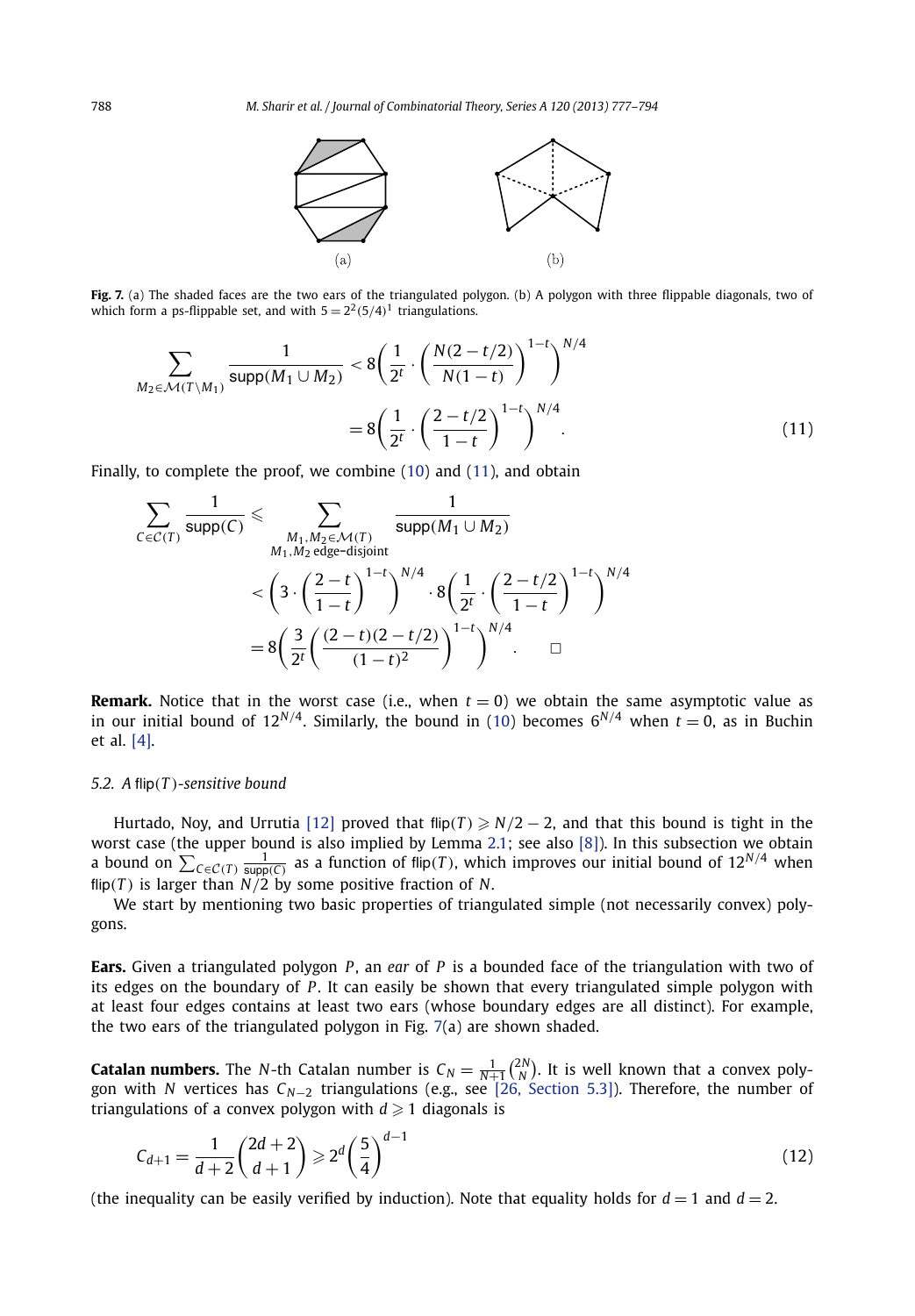<span id="page-12-0"></span>

**Fig. 8.** (a) Removing the two (shaded) triangles incident to e' produces at most four triangulated sub-polygons. (b) A spanning cycle partitions the convex hull of the point set into interior-disjoint polygons.

We define  $c_{\text{gon}}$  as the maximum real number satisfying the following property. Every simple polygon *P* that has a triangulation  $T_P$  with *k* of its diagonals flippable and with  $l \leqslant k$  of these diagonals forming a ps-flippable set, has at least 2*<sup>l</sup> ck*−*<sup>l</sup>* gon triangulations. Notice that the triangulations under consideration, including  $T_p$ , are triangulations of the polygon *P*, and not of its vertex set. Note also that we can have the equality  $l = k$  only when *P* is convex.

 $\bf{l}$ emma 5.2. Let  $\alpha \approx$  1.17965 be the unique real root of the polynomial 1  $+$  4x $^2$   $-$  4x $^3$ . Then  $\alpha \leqslant c_{\rm gon} \leqslant$  5/4. *That is, the left inequality means that every simple polygon P that has a triangulation T <sup>P</sup> with k of its diagonals flippable and with l ≤ k of these diagonals forming a ps-flippable set, has at least 2<sup>l</sup>α<sup>k−l</sup> triangulations.* 

**Proof.** Fig. [7\(](#page-11-0)b) depicts a polygon that implies the upper bound.

We prove the lower bound by induction on *l* and *k*. For the base case of this induction, notice that when *l* = *k*, *P* has at least  $C_{k+1} \geqslant 2^k = 2^l \alpha^{k-l}$  triangulations.

Next, consider a polygon *P* and a triangulation  $T<sub>P</sub>$  of *P*, such that  $T<sub>P</sub>$  contains a maximal set *F* of *l* ps-flippable edges, and  $k - l > 0$  flippable edges not in *F*. Let  $f_1, f_2, \ldots, f_j$  be the non-triangular faces of the convex subdivision  $T_P \setminus F$ . (Notice that  $T_P \setminus F$  is a convex subdivision of a polygon, and not of the convex hull of a point set.) Each  $f_i$  is a convex polygon with  $m_i \geq 4$  sides and  $m_i - 3$ diagonals, and thus,  $l = \sum_{i=1}^{j} (m_i - 3)$ .

A flippable edge not in *F* must be on the boundary of some *fi* , since otherwise *F* is not maximal. We say that such a flippable edge  $e \notin F$  is covered by a face  $f_i$  if (i)  $e$  is on the boundary of  $f_i$ , and (ii) the triangle  $\Delta$  in  $T_P$  that is contained in  $f_i$  and incident to *e* has two edges in *F* (so *e* is the only edge of  $\Delta$  on the boundary of  $f_i$ ). Ears are incident to two edges of their containing  $f_i$ , and thus, edges of an ear cannot be covered by the face of the ear. Since any triangulated non-triangular polygon contains at least two ears, with four distinct boundary edges, a polygon with  $m \geq 4$  sides (and *m* − 3 diagonals) can cover at most *m* − 4 edges. Therefore, if all flippable edges not in *F* are covered, then  $k - l \leq \sum_{i=1}^{j} (m_i - 4)$ . By multiplying the number of triangulations of the  $f_i$ 's and applying [\(12\)](#page-11-0), we get that the number of triangulations of *P* that contain  $T_p \setminus F$  is at least

$$
\prod_{i=1}^{j} 2^{m_i - 3} \left(\frac{5}{4}\right)^{m_i - 4} = 2^{\sum_{i=1}^{j} (m_i - 3)} \left(\frac{5}{4}\right)^{\sum_{i=1}^{j} (m_i - 4)}
$$

$$
\geq 2^l \left(\frac{5}{4}\right)^{k-l} \geq 2^l \alpha^{k-l}.
$$

We are left with the case where there is a flippable edge  $e \notin F$  that is not covered by any  $f_i$ . Let *e* be the edge obtained by flipping *e*. We now derive a lower bound on the number of triangulations of *P* that contain *e* and on the number of triangulations of *P* that contain *e* . To bound the number of triangulations that contain *e*, we partition *P* into two interior disjoint simple polygons *P , P* by "cutting" *P* at *e*. More precisely, we consider the two triangulated polygons  $T_{P'}$ ,  $T_{P''} \subset T_P$ . Together, these two triangulated polygons contain  $k - 1$  diagonals that are flippable. Moreover, the set *F* remains a set of a total of *l* ps-flippable edges, some being diagonals of *P'* and some of *P''*. Thus, the induction hypothesis implies that there are at least 2*<sup>l</sup> α<sup>k</sup>*−1−*<sup>l</sup>* triangulations of *P* that contain *e*. To obtain a similar bound for the number of triangulations containing *e* , we produce at most four triangulated sub-polygons of  $T<sub>P</sub>$  by removing the two triangles incident to  $e$  (whose union forms the same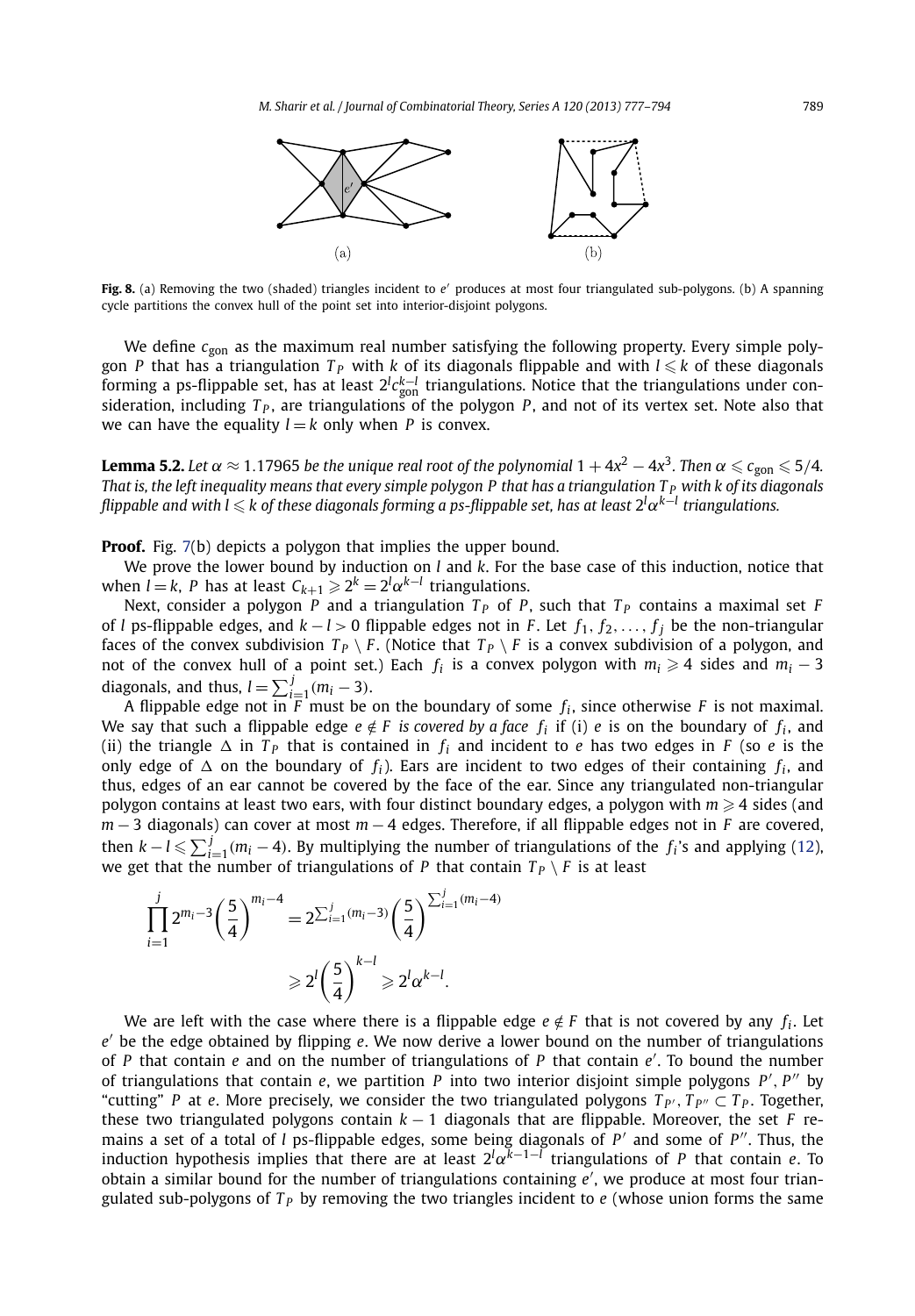<span id="page-13-0"></span>quadrilateral as the union of the two triangles incident to *e'* in the new triangulation). Such a case is illustrated in Fig.  $8(a)$  $8(a)$ , where the triangles incident to  $e'$  are shaded. This partitioning may cancel the flippability of at most five edges (those incident to the two triangles adjacent to *e*). At most two out of the five edges may belong to *F*, since *e* can only be incident to ears of polygons of  $T_P \setminus F$ . Using the induction hypothesis again, we get that there are at least  $2^{l-2}\alpha^{(k-5)-(l-2)} = 2^{l-2}\alpha^{k-l-3}$  triangulations that contain *e'* (and the four edges around it); in the last estimate we have used the fact that  $2^{l-2}\alpha^{k-l-3}$  is increasing in *l*. Therefore, *P* has at least

$$
2^l \alpha^{k-l-l} + 2^{l-2} \alpha^{k-l-3} = 2^l \alpha^{k-l} \left( \frac{1}{\alpha} + \frac{1}{4\alpha^3} \right) = 2^l \alpha^{k-l} \cdot \frac{4\alpha^2 + 1}{4\alpha^3} = 2^l \alpha^{k-l}
$$

triangulations, as asserted (recall that  $\alpha$  is the root of the polynomial  $1 + 4x^2 - 4x^3$ ).  $\Box$ 

Next, we show how to use  $c_{\text{gon}}$  (or rather, its lower bound  $\alpha$ ) and flip(*T*) to upper bound  $\sum_{C \in \mathcal{C}(T)} \frac{1}{\text{supp}(C)}$ 

**Lemma 5.3.** Consider a triangulation T with flip(T) =  $N/2-3+\kappa N$ , for some  $\kappa \ge 0$ , and let  $\alpha$  be the constant *in Lemma* [5.2](#page-12-0)*. Then*

$$
\sum_{C \in \mathcal{C}(T)} \frac{1}{\text{supp}(C)} < 8 \bigg( \frac{(3 + (\gamma^2 - 1)(\kappa + 1/2))(4 + (\alpha^2 - 1)\kappa)}{\alpha^{4\kappa}} \bigg)^{N/4},
$$

*where*

$$
\gamma = \alpha \cdot e^{-\frac{\alpha^2 - 1}{4(4 + (\alpha^2 - 1)\kappa)}}.
$$

**Proof.** Once again, we treat every spanning cycle as the union of a pair of edge-disjoint perfect matchings  $M_1, M_2 \in \mathcal{M}(T)$ , and use Kasteleyn's technique (as presented in Section [3\)](#page-6-0) to bound the number of such pairs. We start by fixing some perfect matching  $M_1 \in \mathcal{M}(T)$  and denote the number of flippable edges of *T* that are in  $M_1$  as flip<sub>*T*</sub>( $M_1$ ). As shown in the proof of Theorem [3.1,](#page-6-0) there is a set of at least *N/*2 − 3 ps-flippable edges in *T* \ *M*1. We restrict our attention to a set *F* of *exactly*  $N/2 - 3$  ps-flippable edges in  $T \setminus M_1$ .

For analyzing the complementary matchings  $M_2$ , we define a weight function  $\mu(\cdot)$  on the edges of  $T \setminus M_1$ , such that

$$
\mu(e) = \begin{cases} 2, & \text{if } e \in F, \\ \alpha, & \text{if } e \notin F \text{ is flippedble,} \\ 1, & \text{if } e \text{ is not flippedble.} \end{cases}
$$

Notice that any spanning cycle partitions the convex hull of its point set into interior-disjoint simple polygons. The support of the spanning cycle is the product of the number of triangulations of each of these polygons. For a fixed choice of  $M_2$  (and of  $M_1$ ), denote by  $P_1, \ldots, P_m$  the polygons in the partition produced by  $M_1 \cup M_2$  (assuming that  $M_1 \cup M_2$  is indeed a spanning cycle). For each *i*, let  $k_i$ be the number of flippable diagonals of *Pi* , and let *li* be the number of those diagonals (among the *k<sub>i</sub>* flippable ones) that belong to *F*. If  $M_2$  uses flip<sub>*T*</sub>  $(M_2)$  flippable edges of  $T \setminus M_1$ , *l* of which are in *F*, then  $\sum_{i=1}^{m} k_i = \text{flip}(T) - \text{flip}_T(M_1) - \text{flip}_T(M_2)$  and  $\sum_{i=1}^{m} l_i = |F| - l = N/2 - 3 - l$ . Applying Lemma [5.2](#page-12-0) to each *Pi* and multiplying the resulting bounds, we obtain a total of at least 2 *liα ki*−*li* triangulations. Hence,

$$
\text{supp}(M_1 \cup M_2) \geqslant (2/\alpha)^{\sum l_i} \alpha^{\sum k_i} = (2/\alpha)^{N/2 - 3 - l} \alpha^{\text{flip}(T) - \text{flip}_T(M_1) - \text{flip}_T(M_2)}.
$$

Next, notice that  $\mu(M_2) = 2^l \alpha^{flip_T(M_2) - l}$ , so we have

$$
\text{supp}(M_1 \cup M_2) \geqslant \frac{2^{N/2 - 3} \alpha^{\text{flip}(T) - \text{flip}_T(M_1) - (N/2 - 3)}}{\mu(M_2)} = \frac{2^{N/2 - 3} \alpha^{\kappa N - \text{flip}_T(M_1)}}{\mu(M_2)}.
$$
\n(13)

By combining (13) with Kasteleyn's method, we obtain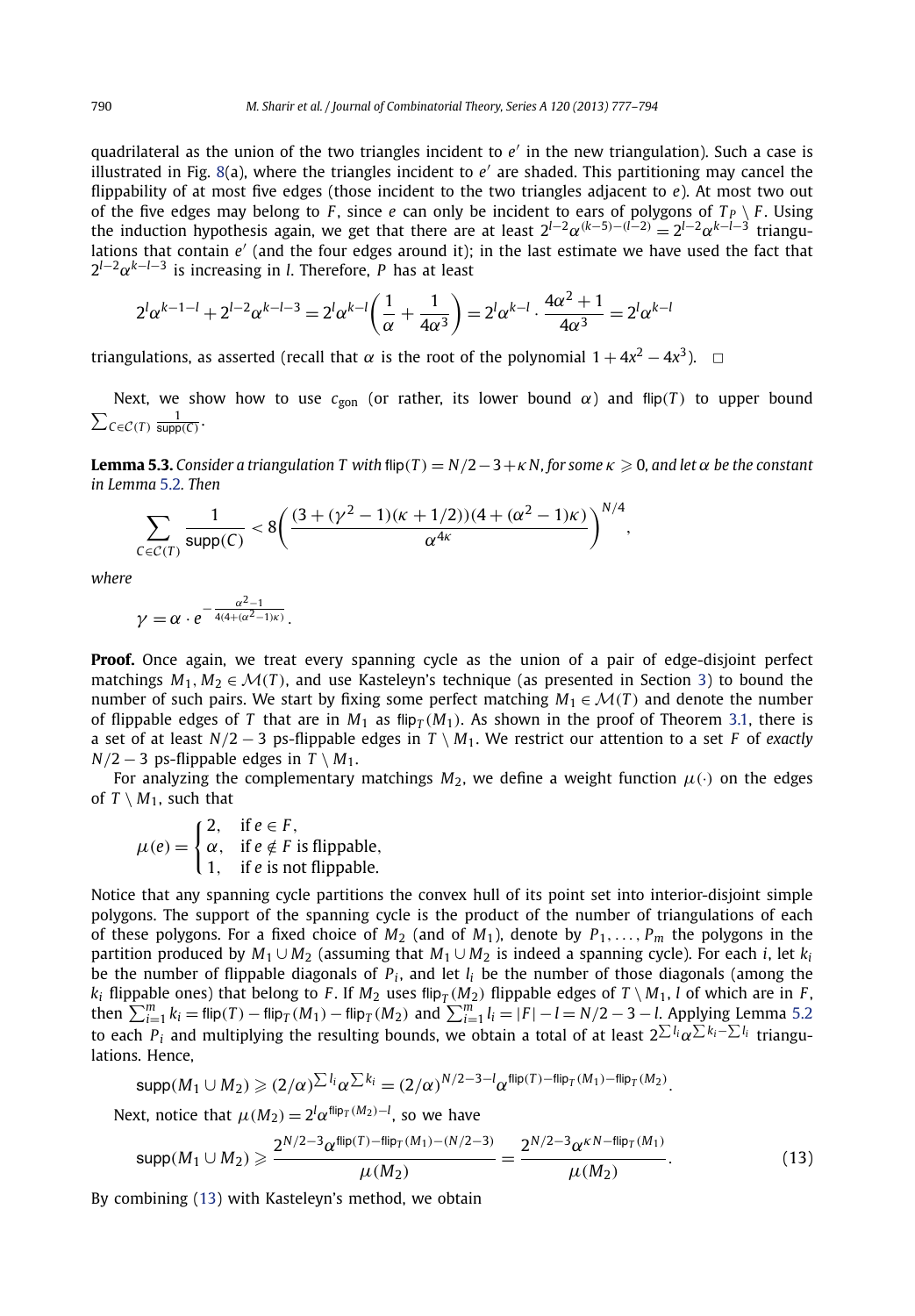$$
\sum_{M_2 \in \mathcal{M}(T \setminus M_1)} \frac{1}{\text{supp}(M_1 \cup M_2)} \leq \sum_{M_2 \in \mathcal{M}(T \setminus M_1)} \frac{\mu(M_2)}{2^{N/2 - 3} \alpha^{\kappa N - \text{flip}_T(M_1)}} \leq \frac{1}{2^{N/2 - 3} \alpha^{\kappa N - \text{flip}_T(M_1)}} \cdot \left(\frac{2}{N} \sum_{e \in T \setminus M_1} \mu(e)^2\right)^{N/4}.
$$
\n(14)

To bound the sum in the parentheses, we notice that  $T \setminus M_1$  contains exactly  $N/2 - 3$  edges of *F*, exactly  $\kappa N$  – flip<sub>*T*</sub> ( $M_1$ )</sub> flippable edges not in *F*, and fewer than  $2N - (\kappa N - \text{flip}_T(M_1))$  non-flippable edges. Therefore,

$$
\frac{2}{N} \sum_{e \in T \setminus M_1} \mu(e)^2 < \frac{2}{N} \left( 1^2 \cdot \left( 2N - (\kappa N - \text{flip}_T(M_1)) \right) + \alpha^2 \cdot (\kappa N - \text{flip}_T(M_1)) + 2^2 \cdot N/2 \right)
$$
\n
$$
= 8 + 2(\alpha^2 - 1)\kappa - 2(\alpha^2 - 1) \cdot \text{flip}_T(M_1)/N
$$
\n
$$
= \left( 8 + 2(\alpha^2 - 1)\kappa \right) \left( 1 - \frac{2(\alpha^2 - 1)}{8 + 2(\alpha^2 - 1)\kappa} \cdot \frac{\text{flip}_T(M_1)}{N} \right)
$$
\n
$$
\leq \left( 8 + 2(\alpha^2 - 1)\kappa \right) \cdot e^{-\frac{\alpha^2 - 1}{4 + (\alpha^2 - 1)\kappa} \cdot \frac{\text{flip}_T(M_1)}{N}} \quad \text{(using } 1 - u \leq e^{-u} \text{ for } u \geq 0)
$$
\n
$$
= \left( 8 + 2(\alpha^2 - 1)\kappa \right) \cdot (\gamma/\alpha)^{4 \cdot \text{flip}_T(M_1)/N} . \tag{15}
$$

Combining (14) and (15), we get

$$
\sum_{C \in \mathcal{C}(T)} \frac{1}{\text{supp}(C)} \leq \sum_{\substack{M_1, M_2 \in \mathcal{M}(T) \\ M_1 \in \mathcal{M}(T)}} \frac{1}{\text{supp}(M_1 \cup M_2)}
$$
\n
$$
\leq \sum_{\substack{M_1 \in \mathcal{M}(T) \\ M_1 \in \mathcal{M}(T)}} \frac{1}{2^{N/2 - 3} \alpha^{kN - \text{flip}_T(M_1)}} \left( \left( 8 + 2(\alpha^2 - 1)\kappa \right) \cdot (\gamma/\alpha)^{4 \cdot \text{flip}_T(M_1)/N} \right)^{N/4}
$$
\n
$$
= 8 \left( \frac{8 + 2(\alpha^2 - 1)\kappa}{4\alpha^{4\kappa}} \right)^{N/4} \sum_{M_1 \in \mathcal{M}(T)} \gamma^{\text{flip}_T(M_1)}.
$$
\n(16)

To bound the sum in (16), we once again use Kasteleyn's technique. This time, we define a weight function  $v(\cdot)$  over the edges of *T*, such that every flippable edge gets a weight of  $\gamma$ , and every other edge a weight of 1. Notice that, in this manner,  $v(M_1) = \gamma^{\text{flip}_T(M_1)}$  for every  $M_1 \in \mathcal{M}(T)$ . We thus have

$$
\sum_{M_1 \in \mathcal{M}(T)} \gamma^{\text{flip}_T(M_1)} \leq \left(\frac{2}{N} \sum_{e \in T} \nu(e)^2\right)^{N/4}
$$
  

$$
< \left(\frac{2}{N} (\gamma^2 \cdot \text{flip}(T) + 1 \cdot (3N - \text{flip}(T)))\right)^{N/4}
$$
  

$$
< \left(6 + \frac{2}{N} (\gamma^2 - 1)(N/2 + \kappa N)\right)^{N/4}
$$
  

$$
< \left(6 + 2(\gamma^2 - 1)(\kappa + 1/2)\right)^{N/4}.
$$
 (17)

Finally, combining (16) and (17) implies the assertion of the lemma.  $\Box$ 

Note that in the worst case, when  $\kappa = 0$ , the bound becomes  $O((10 + 2\gamma^2)^{N/4})$ . For  $\kappa = 0$ , we have  $\gamma=\alpha\cdot e^{-(\alpha^2-1)/16},$  and it is easy to verify that  $\gamma>1$  for  $1<\alpha\leqslant 5/4.$  So the bound is actually asymptotically *worse* than our initial bound of 12*N/*4, and it continues to be worse when *κ* is sufficiently small. As the next subsection shows, in this case the  $v_3$ -dependent bound from Section [5.1](#page-9-0) becomes small and can be used instead.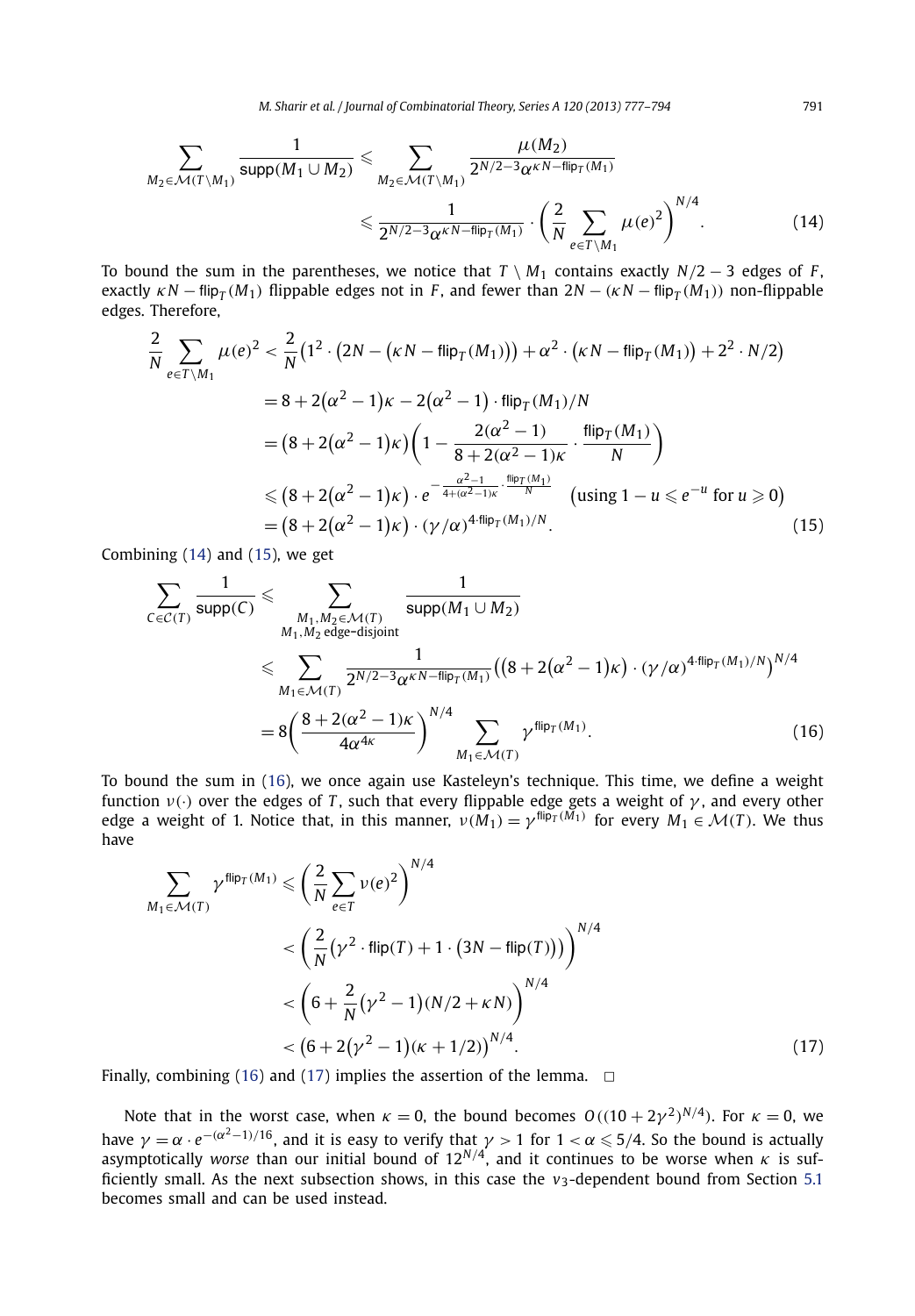

**Fig. 9.** Separable edges.

#### <span id="page-15-0"></span>*5.3. Integration*

In this subsection we combine the results from the two previous subsections to obtain an improved bound for sc(N). This is done by deriving a connection between  $v_3(T)$  and flip(T). We start by presenting a generalization of Lemma [2.4.](#page-5-0)

**Lemma 5.4.** *Let c >* 1 *be a constant such that every set S of an even number of points in the plane and a* triangular convex hull satisfies  $sc(S) = O(c^{|S|})$ . Then  $sc(S) = O(c^{|S|})$  also holds for every other finite point *set S in the plane.*

**Proof.** Consider a point set *S*. If *S* has an even number of points, we pick a new point *p* outside the convex hull of *S*, and put  $S' = S \cup \{p\}$ . As mentioned in the proof of Lemma [2.4,](#page-5-0) inserting an additional vertex outside the convex hull of the point set can only increase the number of spanning cycles. If *S* has an odd number of points, we put  $S' = S$ . Notice that, either way,  $S'$  has an odd number of points. Let  $\triangle$ *abc* be a large triangle containing *S'* in its interior, and let  $S'' = S' \cup \{a, b, c\}$ . Again, since inserting an additional vertex outside the convex hull of the point set can only increase the number of spanning cycles, we have  $\mathsf{sc}(S') \leqslant \mathsf{sc}(S'')$ . Since  $S''$  has an even number of points and a triangular convex hull,  $\operatorname{sc}(S) \leqslant \operatorname{sc}(S') \leqslant \operatorname{sc}(S'') = O(c^{N+4}) = O(c^{|S|})$ .  $\Box$ 

We also require the notion of *separable edges*, as presented in [\[23\].](#page-17-0) Consider a point set *S*, a triangulation  $T \in \mathcal{T}(S)$ , and an interior point  $p \in S$ . We call an edge *e* incident to *p* in *T* a *separable edge at p* if it can be separated from the other edges incident to *p* by a line through *p*. An equivalent condition is that the two angles between *e* and its clockwise and counterclockwise neighboring edges (around *p*) sum up to more than *π*. We observe the following easy properties (see Fig. 9 for an illustration).

- (S0) No edge is separable at both vertices induced by its endpoints.
- (S1) If *p* has degree 3 in *T* , every edge incident to it is separable (recall that *p* is an interior point).
- (S2) If *p* has degree at least 4 in *T* , at most two incident edges can be separable at *w*.
- (S3) If *p* has degree at least 4 in *T* and there are two edges separable at *p*, then they must be consecutive in the order around it.

We are now ready for the main theorem of the section.

**Theorem 5.5.** *For any set S of N points in the plane,*

$$
sc(S) = O(10.9247^{N/4}) \cdot tr(S) = O(1.8181^{N}) \cdot tr(S) = O(54.543^{N}).
$$

**Proof.** By Lemma 5.4, we may assume that *N* is even and that *S* has a triangular convex hull. Recall that

$$
\mathrm{sc}(S) = \sum_{T \in \mathcal{T}(S)} \sum_{C \in \mathcal{C}(T)} \frac{1}{\mathrm{supp}(C)}.
$$

We sort the triangulations in the first sum according to the number of interior vertices of degree 3 that they contain, and get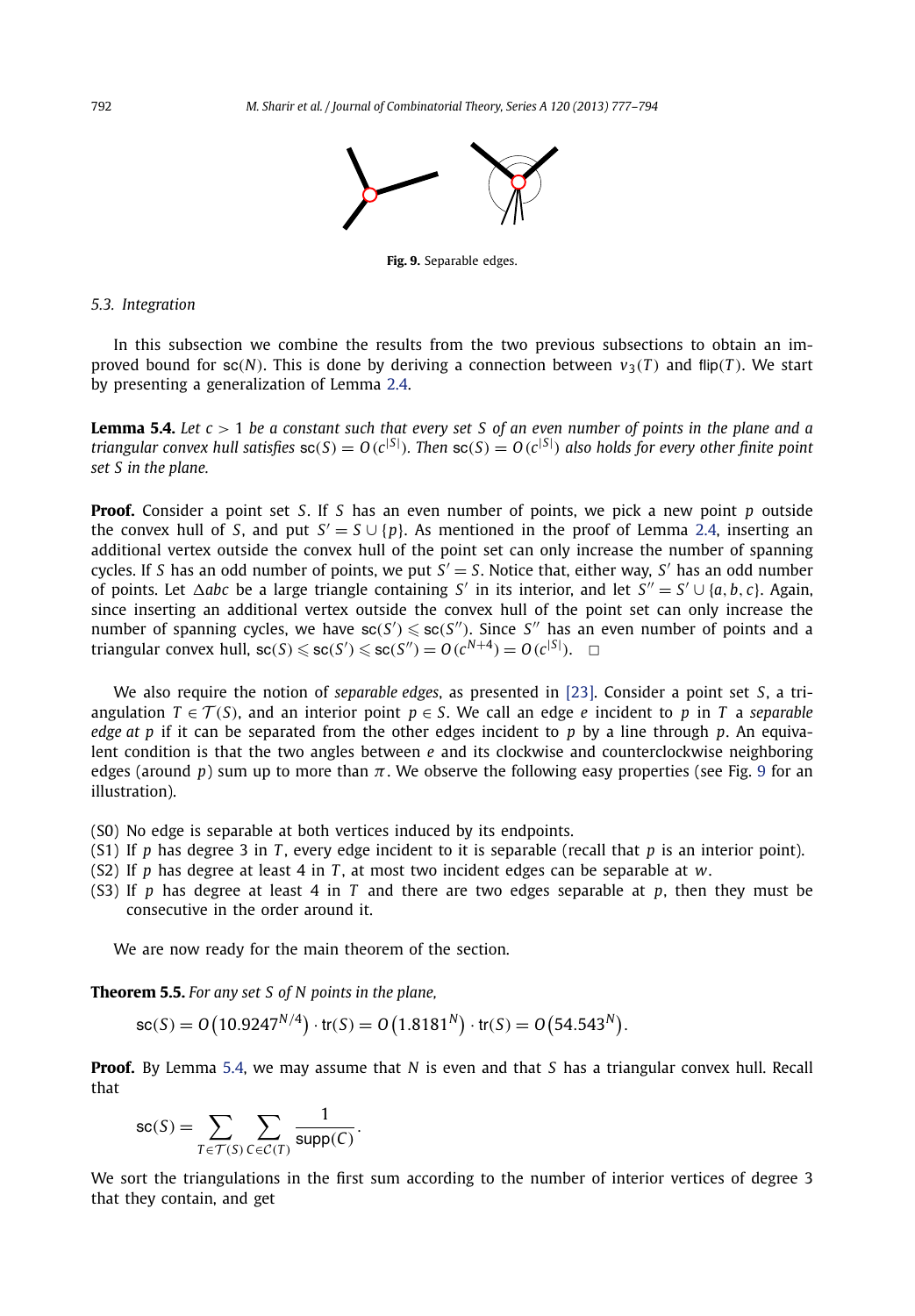*M. Sharir et al. / Journal of Combinatorial Theory, Series A 120 (2013) 777–794* 793

<span id="page-16-0"></span>
$$
sc(S) = \sum_{i=0}^{(2N+1)/3} \sum_{\substack{T \in \mathcal{T}(S) \\ v_3(T)=i}} \sum_{C \in \mathcal{C}(T)} \frac{1}{\text{supp}(C)}.
$$
 (18)

(The fact that  $v_3(T) \leqslant (2N + 1)/3$  for every triangulation *T* is established, e.g., in [\[25\].](#page-17-0)) Given a triangulation *T* with  $v_3(T) = i$ , we can use Lemma [5.1](#page-9-0) to bound  $\sum_{C \in \mathcal{C}(T)} \frac{1}{\text{supp}(C)}$ . However, when  $v_3(T)$  is small, the improvement in Lemma [5.1](#page-9-0) is not significant. In this case we will use instead the bound in Lemma [5.3](#page-13-0) which, as we now proceed to show, becomes significant when  $v_3(T)$  is small.

Consider a triangulation  $T \in \mathcal{T}(S)$ . Since *S* has a triangular convex hull, *T* contains 3*N* − 9 interior edges. Notice that an interior edge *e* is flippable if and only if *e* is not separable at either of its endpoints (this property is equivalent to *e* being a diagonal of a convex quadrilateral). From the above properties of separable edges, we have

$$
\text{Interior edges} \quad \text{Interior vertices of degree 3} \quad \text{Otherwise} \quad \text{other interior vertices} \\ \text{flip}(T) \geqslant \overbrace{3N-9}^{3N-9} -3 \cdot \overbrace{v_3(T)}^{5N-9} -2 \cdot \overbrace{(N-v_3(T)-3)}^{6} = N-3-v_3(T).
$$

To find for which values of *i* it is better to use Lemma [5.1,](#page-9-0) and for which values it is better to use Lemma [5.3,](#page-13-0) we define  $t = v_3(T)/N$  and

$$
\kappa = \frac{\text{flip}(T) - (N/2 - 3)}{N} \geqslant \frac{(N - tN - 3) - (N/2 - 3)}{N} = 1/2 - t,
$$

and solve the equation

$$
8\left(\frac{3}{2^t}\left(\frac{(2-t)(2-t/2)}{(1-t)^2}\right)^{1-t}\right)^{N/4}=8\left(\frac{(3+(\gamma^2-1)(\kappa+1/2))(4+(\alpha^2-1)\kappa)}{\alpha^{4\kappa}}\right)^{N/4},
$$

with  $\kappa = 1/2 - t$ , where  $\alpha \approx 1.17965$  and  $\gamma = \alpha \cdot e^{-\frac{\alpha^2 - 1}{4(4 + (\alpha^2 - 1)\kappa)}}$ ; this will determine the threshold where the two bounds coincide. That is, we need to solve the equation (again, with  $\kappa = 1/2 - t$ )

$$
\frac{3}{2^{t}}\left(\frac{(2-t)(2-t/2)}{(1-t)^{2}}\right)^{1-t} = \frac{(3+(\gamma^{2}-1)(\kappa+1/2))(4+(\alpha^{2}-1)\kappa)}{\alpha^{4\kappa}}.
$$

For this, we use the Wolfram Mathematica software [\[27\],](#page-17-0) and obtain the solution  $t \approx 0.1072$ . Moreover, it is easily shown that for  $i \ge 0.1072N$  the bound from Lemma [5.1](#page-9-0) is smaller, and for  $i \leqslant 0.1072N$  the bound from Lemma [5.3](#page-13-0) is smaller. In fact, these bounds, in their appropriate ranges, are all dominated by the common bound for  $t \approx 0.1072$ , which is 10.9247<sup>N/4</sup>. This, together with (18), Lemma [5.1,](#page-9-0) and Lemma [5.3](#page-13-0) imply the asserted bound.  $\Box$ 

By combining Theorem [5.5](#page-15-0) with the bound  $tr(N) < 30^N$  [\[22\],](#page-17-0) we obtain:

**Corollary 5.6.** sc $(N) = O(54.543^N)$ *.* 

#### **Acknowledgments**

We would like to thank the two anonymous referees for their helpful comments.

#### **References**

- [1] O. Aichholzer, T. Hackl, C. Huemer, F. Hurtado, H. Krasser, B. Vogtenhuber, On the number of plane geometric graphs, Graphs Combin. 23 (1) (2007) 67–84.
- [2] M. Ajtai, V. Chvátal, M.M. Newborn, E. Szemerédi, Crossing-free subgraphs, Ann. Discrete Math. 12 (1982) 9–12.
- [3] S. Akl, A lower bound on the maximum number of crossing-free Hamilton cycles in a rectilinear drawing of *Kn*, Ars Combin. 7 (1979) 7–18.
- [4] K. Buchin, C. Knauer, K. Kriegel, A. Schulz, R. Seidel, On the number of cycles in planar graphs, in: Proc. 17th Computing and Combinatorics Conf., in: Lecture Notes in Comput. Sci., vol. 4598, Springer-Verlag, Berlin, 2007, pp. 97–107.